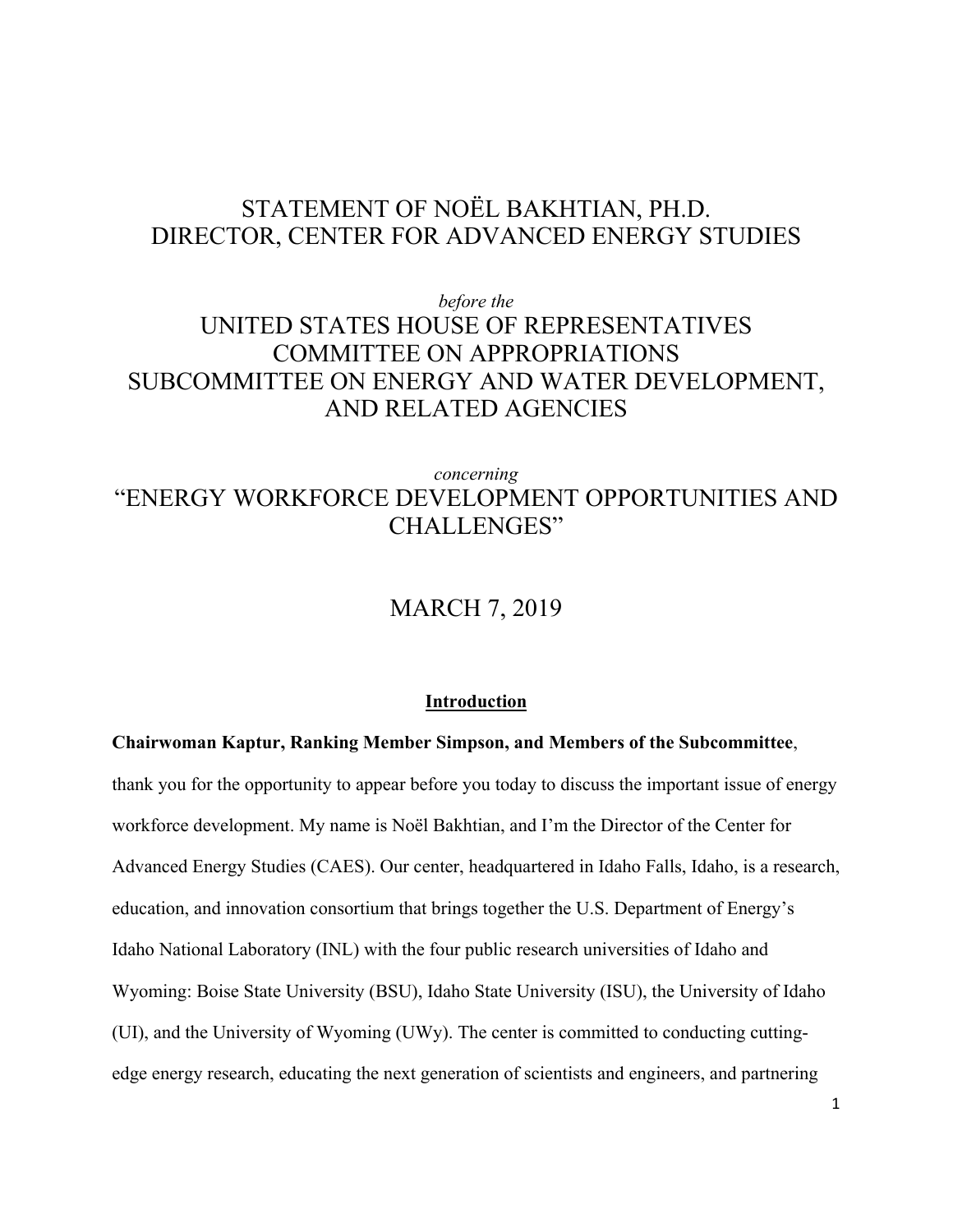with industry to advance competitiveness. CAES harnesses the shared capabilities, expertise, and resources of its five member organizations to provide academic, national lab, and private industry collaborators with cross-cutting opportunities to address complex energy challenges. It does so through transformative research as well as education and entrepreneurial initiatives that benefit the region, nation, and the world. Today, I would like to discuss the shifting energy workforce playing field, tell you how the Center for Advanced Energy Studies has been working to meet the nation's energy workforce needs, and ask for your support in a few critical areas.

## **Testimony**

The generation, distribution, and utilization of energy is fundamental to human life. Whether we consider how energy contributes to basic necessities, such as food production and access to clean water, or priorities such as economic development, quality of life, and national security, it is clear that energy is a key ingredient to our growth and prosperity. According to U.S. Energy Information Administration (EIA) data for 2017, world energy consumption is projected to grow by 28 percent between 2015 and 2040, based on both population and economic growth around the globe. Moreover, in the U.S., the energy market is undergoing significant evolution.<sup>1</sup> The energy playing field has experienced considerable shifts toward low-cost natural gas and lowcarbon sources. In line with such change, the accelerating addition of intermittent renewable energy sources to the grid is spurring research and development in transformative and integrated energy system technologies, including storage, advanced nuclear, and smart systems.

<sup>1</sup> National Association of State Energy Officials (NASEO), (May 2018), *U.S. Energy and Employment Report*, https://static1.squarespace.com/static/5a98cf80ec4eb7c5cd928c61/t/5afb0ce4575d1f3cdf9ebe36/152640227983 9/2018+U.S.+Energy+and+Employment+Report.pdf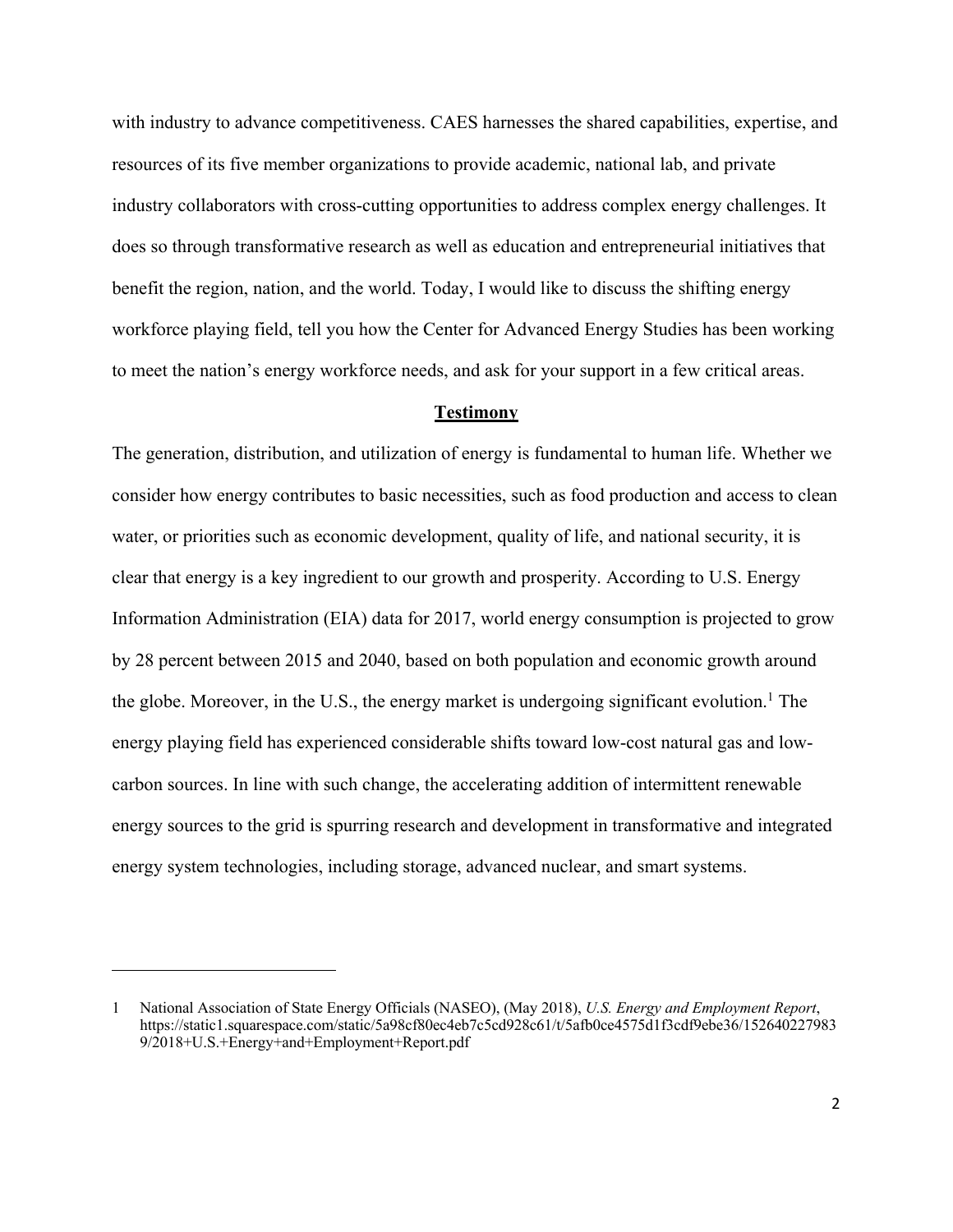This evolving energy future necessitates a robust and dynamic energy workforce. At the same time, the U.S. workforce is shrinking, with the Baby-Boomer generation reaching retirement  $\text{age}^2$ and birth rates in decline.<sup>3</sup> In fact, many experts cite the energy and manufacturing sectors as most at risk of running out of qualified workers, sometimes referring to the current predicament as the "Silver Tsunami." For instance, in 2013, the National Academies of Sciences, Engineering, and Medicine identified a supply shortage in qualified power engineers, electrical engineers, and cybersecurity experts that are necessary for operating the electric power grid.<sup>4</sup> More recently in 2017, the growth in new energy areas is apparent with new jobs added: <sup>5</sup>

- Wind energy jobs increased by 107,000,
- Energy efficiency added 67,000 net new jobs,
- Battery storage added 6,000 jobs, and

 $\overline{a}$ 

• Motor vehicles, including component parts, added 29,000 jobs. <sup>6</sup>

While thes are signs of growth, more can certainly be done. Broadly, our energy future is dependent on the development of a robust, highly qualified, educated workforce that will design, construct, operate, protect, repair, and replace the vast energy systems and technologies necessary to keep our country running effectively.

<sup>2</sup> National Commission on Energy Policy, (2009), *The National Commission on Energy Policy's Task Force on America's Future Energy Jobs*, October 1, 2009*.*

<sup>3</sup> Caitlin Cheadle, (2016), "Dropping fertility rates are a threat to the global economy," *Business Insider,* 

November 28, 2016. https://www.businessinsider.com/dropping-fertility-rates-will-affect-the-economy-2016-11 <sup>4</sup> National Academies of Sciences, Engineering, and Medicine, (2013), *Emerging Workforce Trends in the U.S. Energy and Mining Industries: A Call to Action*, Chapter 4, "The Electric Grid," see especially Table 4.3, p. 185.

<sup>&</sup>lt;sup>5</sup> NASEO, previously cited. The numbers cited here refer to direct jobs rather than indirect or induced.<br><sup>6</sup> NASEO, previously cited. Motor vehicles were included as a group because of the role that the industry plays in energy use.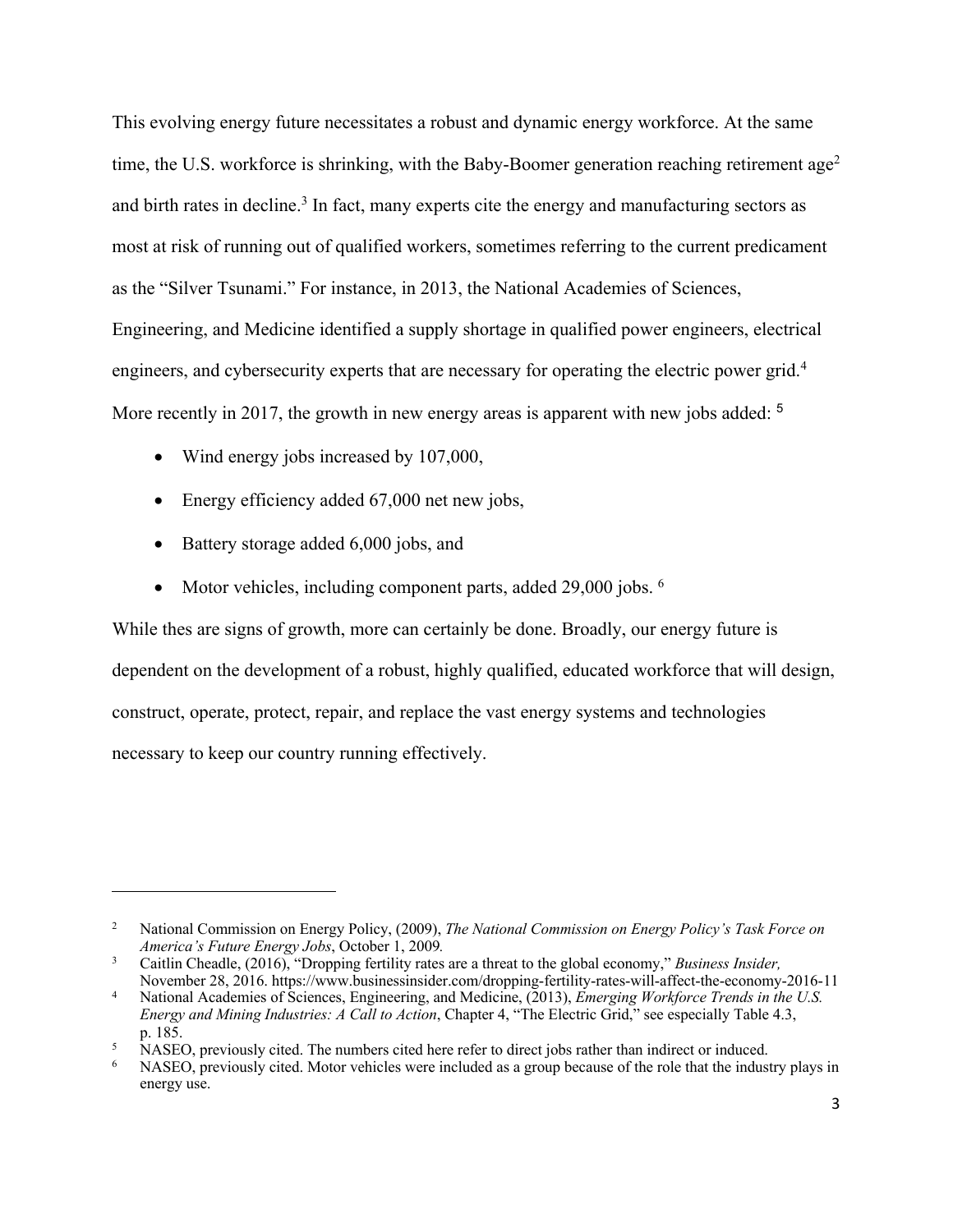## **Nuclear Energy Considerations**

Although I am here today representing CAES, I am also on the Senior Leadership Team of Idaho National Laboratory. And because INL is the nation's leading center for nuclear energy research and development, I would be remiss if I didn't address the workforce needs specific to the nuclear energy industry.

According to a soon-to-be-published report by Oxford Economics, the U.S. nuclear energy industry has helped to produce electricity for millions of people and has supported thousands of jobs for more than 50 years.<sup>7</sup> The current nuclear power industry produces 20 percent of the electricity needs in the U.S.<sup>8</sup> and accounts for 56 percent of low-carbon electricity.<sup>9</sup> Nuclear power is uniquely situated in the power-generation industry as a highly efficient, yet complex source of electricity; thus, workers employed in this sector must be highly educated and skilled in order to safely operate nuclear plants. In fact, while the total electric-power-generation industry employed approximately 190,000 people in 2017, earning an average salary of \$118,000, the subset of the commercial nuclear power industry employed roughly 50,000 workers, earning an average salary of \$136,700 during the same year. This average salary premium is indicative of the high-caliber education that workers need to utilize, manage, and develop the technologies required in the nuclear energy industry.<sup>10</sup> Further, there is ample evidence that, at this occupational level, certain training, skills, and educational attainment are necessary for employment. While not every job in the nuclear energy sector requires

<sup>7</sup> Oxford Economics, (2019), Nuclear *Power Pays: Assessing the Trends in Electric Power Generation Employment and Wages*. March 2019, pg. 4. Report to be published on March 25, 2019. See www.nei.org.]

<sup>8</sup> National Energy Institute (NEI), (2018) *Nuclear by the Numbers.* April 2018, p. 9. https://www.nei.org/CorporateSite/media/filefolder/resources/fact-sheets/nuclear-by-the-numbers-20180412.pdf

NEI, previously cited, p. 5.

 $10$  NEI, previously cited, p. 6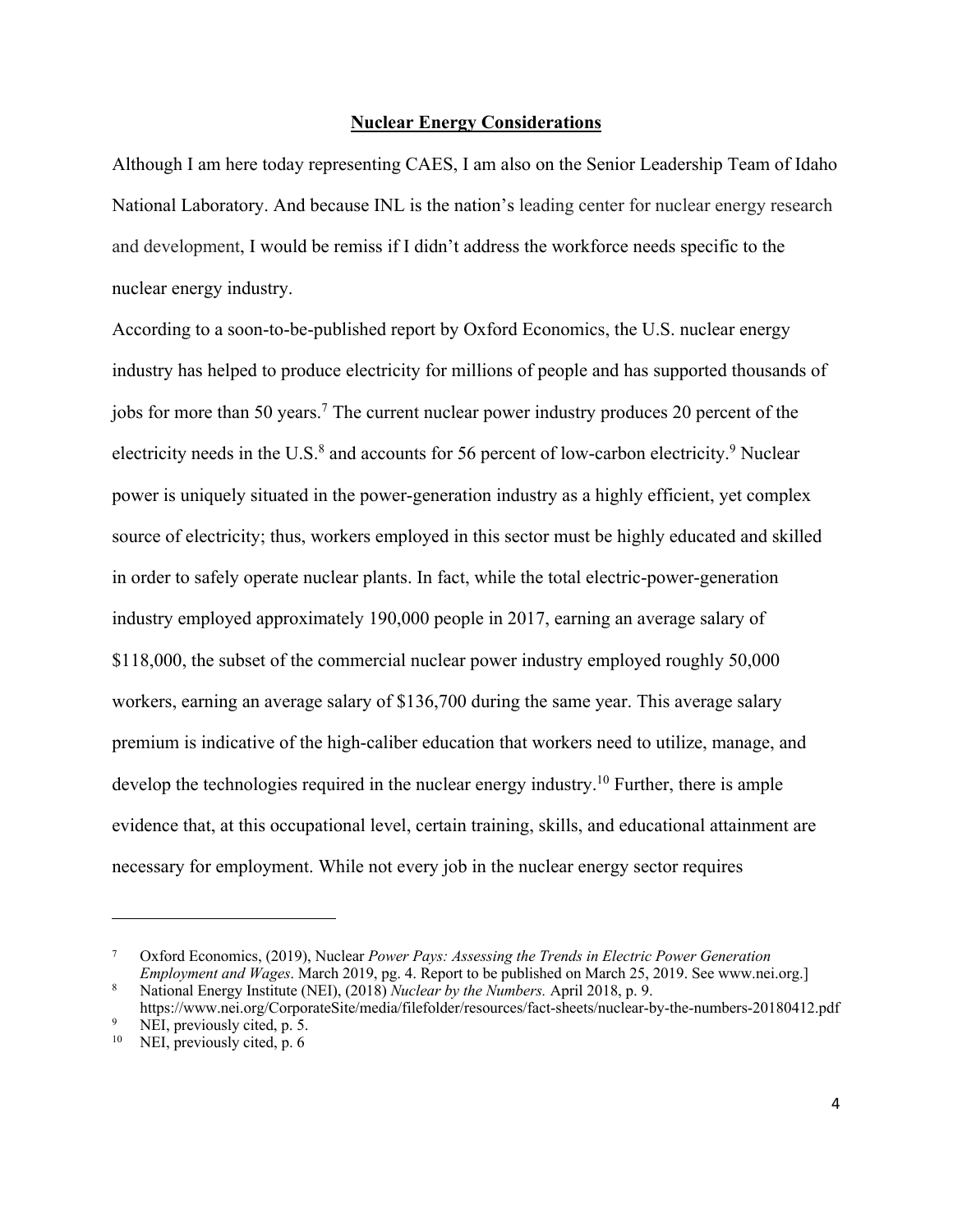postsecondary education, nearly 35 percent of those employed in the occupation have a bachelor's degree or higher. Of note, these statistics only relate to the commercial nuclear power industry. In nuclear research occupations, required educational attainment can be even higher.<sup>11</sup> When the figures above, describing the workforce that supports operating commercial nuclear reactors, are added to employment figures for nuclear research and development and the supply and service sector, total nuclear energy employment across the U.S. approaches 100,000 people.12

Meanwhile, the U.S. Bureau of Labor Statistics projects employment of nuclear engineers to grow by four percent from 2016 to 2026.<sup>13</sup> This comes at a time when the nuclear workforce is aging. In fact, the Nuclear Energy Institute estimates that 39 percent of the nuclear workforce is currently eligible for retirement<sup>14</sup> and that  $23,000$  jobs will be added in the next 5 years.<sup>15</sup> While employment in the nuclear energy sector is growing at a smaller rate than other energy sectors, the Bureau of Labor Statistics' reporting suggests the largest area of nuclear engineering growth will come in the research and development, management, scientific, and technical consultingservice fields. The modern nuclear workforce will also require new sets of skills to support new and upgraded plants, including digital instrumentation and controls and data collection, analysis,

<sup>11</sup> Bureau of Labor Statistics, U.S. Department of Labor, "Occupational Outlook Handbook, Architecture and Engineering," Nuclear Engineers, https://www.bls.gov/ooh/architecture-and-engineering/nuclearengineers.htm#tab-4.

<sup>&</sup>lt;sup>12</sup> NEI, "Jobs: A single nuclear power plant creates more jobs than any other type of energy generation facility," https://www.nei.org/advantages/jobs

<sup>&</sup>lt;sup>13</sup> Bureau of Labor Statistics, U.S. Department of Labor, "Occupational Outlook Handbook, Architecture and Engineering," Nuclear Engineers, https://www.bls.gov/ooh/architecture-and-engineering/nuclearengineers.htm#tab-6

<sup>&</sup>lt;sup>14</sup> NEI, "Jobs: A single nuclear power plant creates more jobs than any other type of energy generation facility," https://www.nei.org/advantages/jobs

<sup>15</sup> NEI, (2018), *Nuclear Industry Jobs*, August 2018, https://www.nei.org/resources/fact-sheets/nuclear-industryjobs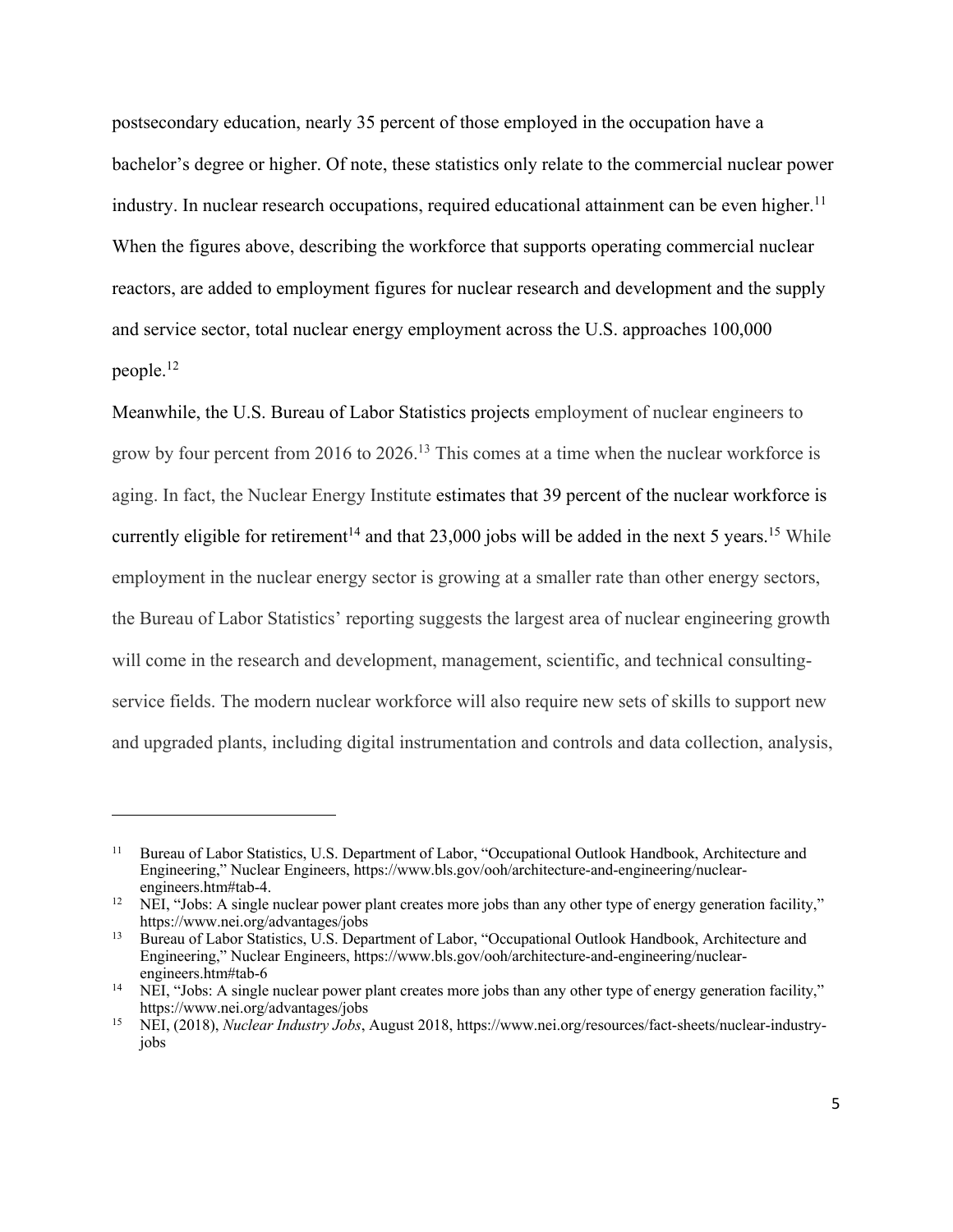and other advanced systems. Additionally, developments in nuclear medicine, diagnostic imaging, and cancer treatment will also drive demand for nuclear engineers. Taken together, these data suggest a strong need for emphasis on energy workforce development. Finally, let me provide you with data points from Idaho National Laboratory. INL is one of the state of Idaho's largest employers, and its impact contributes significantly to the region's economy through laboratory programs, business partnerships, community engagement, and workforce income. In fact, INL currently employs 4,548 people with an average salary approaching \$100,000 annually.16 Yet, the need for workforce development is apparent even at the lab, where 43 percent of employees will be eligible for retirement in the next five years, resulting in over a thousand new jobs to fill. With strong requirements for postsecondary and advanced education necessary to fill most commercial and government nuclear energy positions, and as INL and the rest of the nuclear sector vie with other high-tech industries for employees, collaborative workforce development and training initiatives like those offered at CAES will increasingly become more relevant and necessary.

Advancing educational opportunities in support of accelerating energy-sector transformation is one of the reasons I came to work at the Center for Advanced Energy Studies, which is a shining example of an intentional partnership between a national laboratory and regional universities and the many benefits that grow from such cooperation, including addressing this workforce challenge. Having spent time working at NASA, Congress, the Department of Energy, and the White House, I have come to recognize the power of partnership. I would like to tell you about

<sup>16</sup> INL, (2019), *FY18 Economic Summary: Research and Development*, https://public.inl.gov/public/FY18EconomicSummary/index.aspx?page=1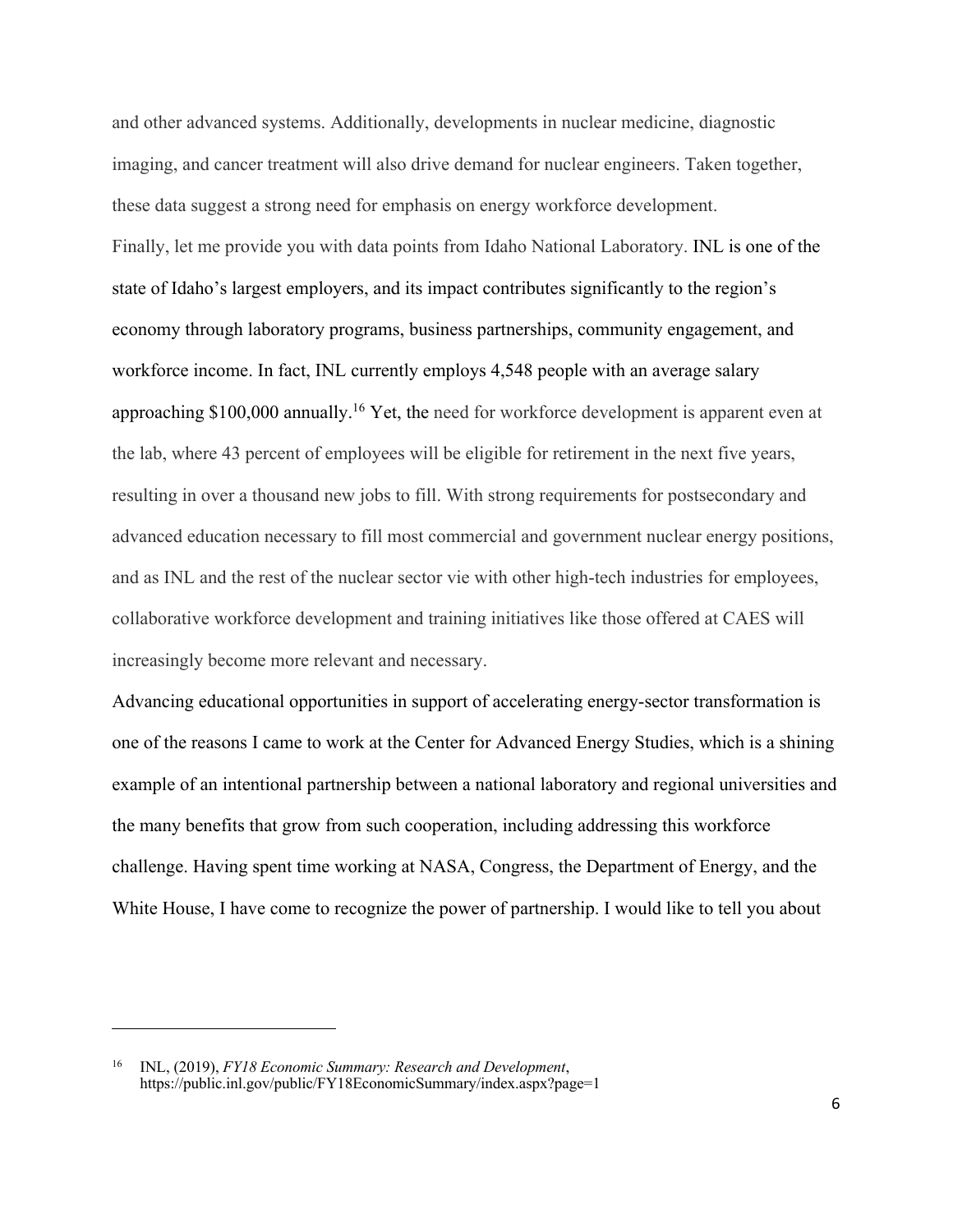how the CAES collaboration is helping to strengthen capabilities and fill workforce gaps, as we continue to innovate.

## **The Center for Advanced Energy Studies**

More than a decade ago, the U.S. Department of Energy and the state of Idaho envisioned the development of a centralized research campus near Idaho National Laboratory. Closely integrating the state's public research universities with a national laboratory would allow critical energy challenges to be solved through collaborative research while encouraging economic development and workforce training opportunities to support communities across the region. Although originally envisioned as a consortium between Idaho National Laboratory and the state of Idaho's three public research universities, CAES was proud to welcome the addition of the University of Wyoming in 2014, bringing new expertise and capabilities to the mix. Today, CAES fulfills the Department of Energy's vision for a regional research, education, and innovation hub that brings together a diversity of people, perspectives, and experiences needed to address complex global energy challenges **through the power of collaboration**. CAES' strength lies in leveraging partnerships to solve challenges in energy. Several CAES institutions, working together, can provide value in a way that none can do alone. We benefit from a proud tradition, a dedicated leadership team, broad community support, and research wins in the form of joint federal projects awarded, collaborative publications, joint appointments, student graduates, and a series of new and advanced facilities. In a consortium bringing together a national laboratory and four universities, our stakeholders and thus the people we work with every day are the university students, faculty, national lab researchers, and the energy industries in the region. Our center works to pair university students with national laboratory researchers to receive hands-on experience and mentorship leading to valuable future career opportunities,

through mechanisms such as internships, fellowships, and post-doctoral opportunities. We bring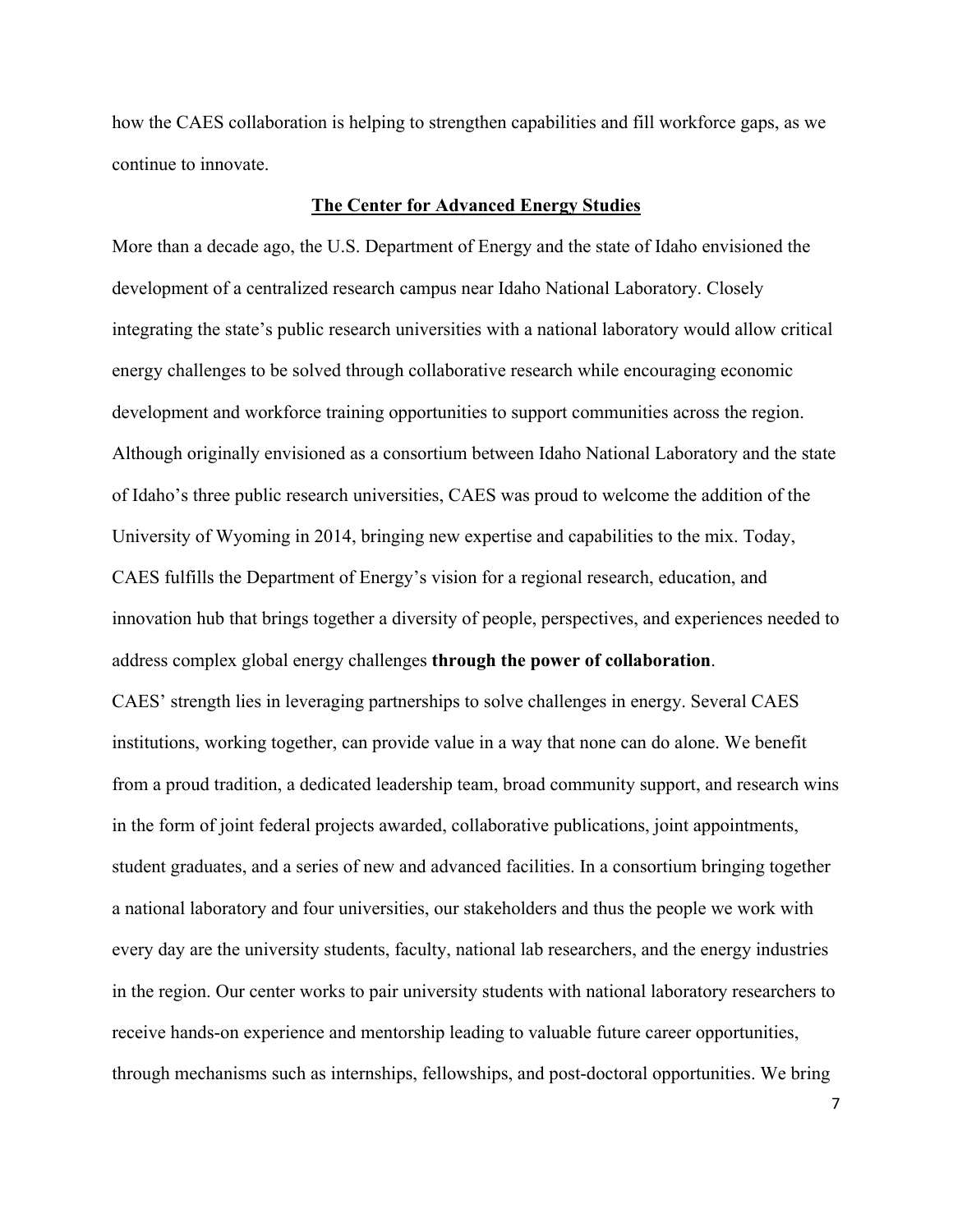together university and national laboratory experts to teach specialized courses unique to the energy field. We provide the teaming, tools, training, and facility access that enable laboratory researchers and faculty to compete for and win major federal-research hubs such as Energy Frontier Research Centers and Industry-University Cooperative Research Centers. And we are beginning to build a regional innovation ecosystem, supporting existing and incoming privatesector partners or even the next big energy startup.

At the end of 2017, as CAES was approaching its 10-year anniversary, we recognized the value of looking forward with a new strategic plan that builds upon past successes while simultaneously setting a course for further engagement and impact. We determined that energy, environmental, and national security challenges continue to loom large, and we must do more to address these challenges. Our recently released strategic plan aims to create a better energy future through collaboration that inspires energy leadership, ignites technology innovation, and catalyzes global impact. Based on feedback from our stakeholders, we organized our strategy around three major pillars: Research, Education, and Innovation. We also considered the energy areas where CAES collaboration could make a difference in addressing regional, national, and global grand challenges, and we downselected to five major focus areas—nuclear energy, advanced manufacturing, cybersecurity, energy-water nexus, and innovative energy systems with two cross-cutting focus areas: energy policy and computing, data, and visualization. Based on collaboration, our strategy aims to create win-win opportunities that make our member organizations stronger together than the sum of the parts. In this sense, CAES is a force multiplier created to spur collaboration for the greater good.

## **How CAES Supports Tomorrow's Energy Workforce**

At its core, CAES exists to strengthen the connections, exchanges, and resources of our member organizations and the people who pass through our doors. The diverse capabilities, expertise,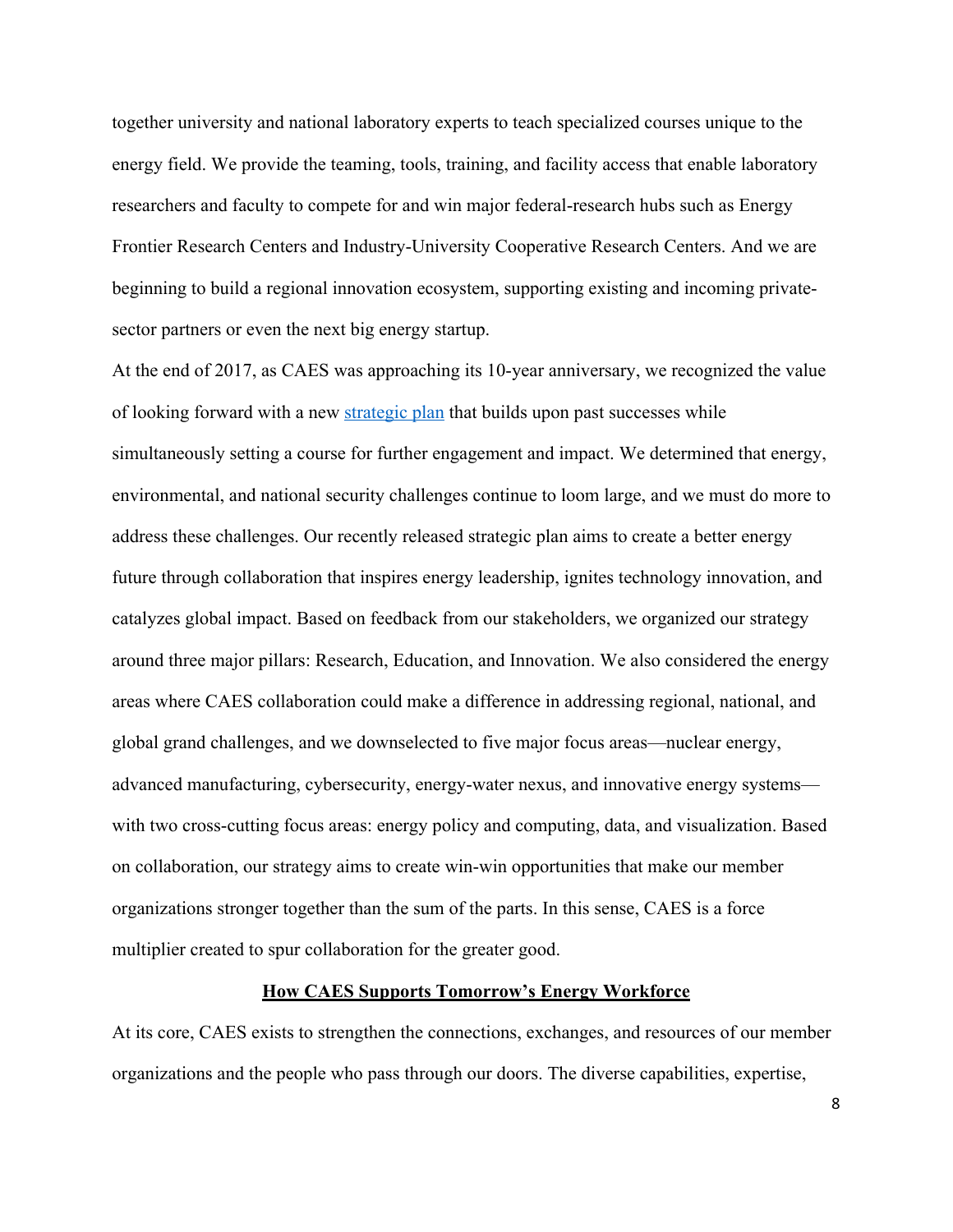facilities, exposure, and perspectives that come together through the consortium develop more than new energy technologies and solutions. Together, we aim to inspire and develop the energy workforce of the future as we stimulate exploration in basic and applied science and bring industry together with researchers, students, and faculty. In the process, we build the relationships that lead to personal and professional development and evolving career opportunities. I'll frame CAES' contributions to energy workforce development through the lens of our three strategic pillars: research, education, and innovation.

## **Research**

CAES's collaborative research broadens teams and brings together world-class capabilities, facilities, and expertise. Together, these teams develop viable new technologies, effective policy recommendations, and networks of subject-matter experts. We grow by cultivating and aggregating capabilities around our focus areas to develop world-class research collaboration, establish research hubs, and connect facilities—both physically and virtually—to accelerate productivity and the impact of advanced energy research.

In a university setting, education and research are inextricably connected, and a robust university research portfolio is necessary to produce a skilled workforce pipeline. Due to the complex and ever-evolving energy portfolio in the U.S., tomorrow's workforce will need a diverse mix of educational opportunities, including classroom instruction, mentorships, and hands-on training. This is where CAES excels because at the heart of our success is the many student lives we have touched through experiences with the national laboratory. Pairing of university research programs with national labs' human and facility resources gives many students an opportunity to contribute to meeting society's greatest challenges that they would not have had otherwise. In short, this collaboration puts students at the cutting edge of research for the national interest; this is of great value to them, and also to the country.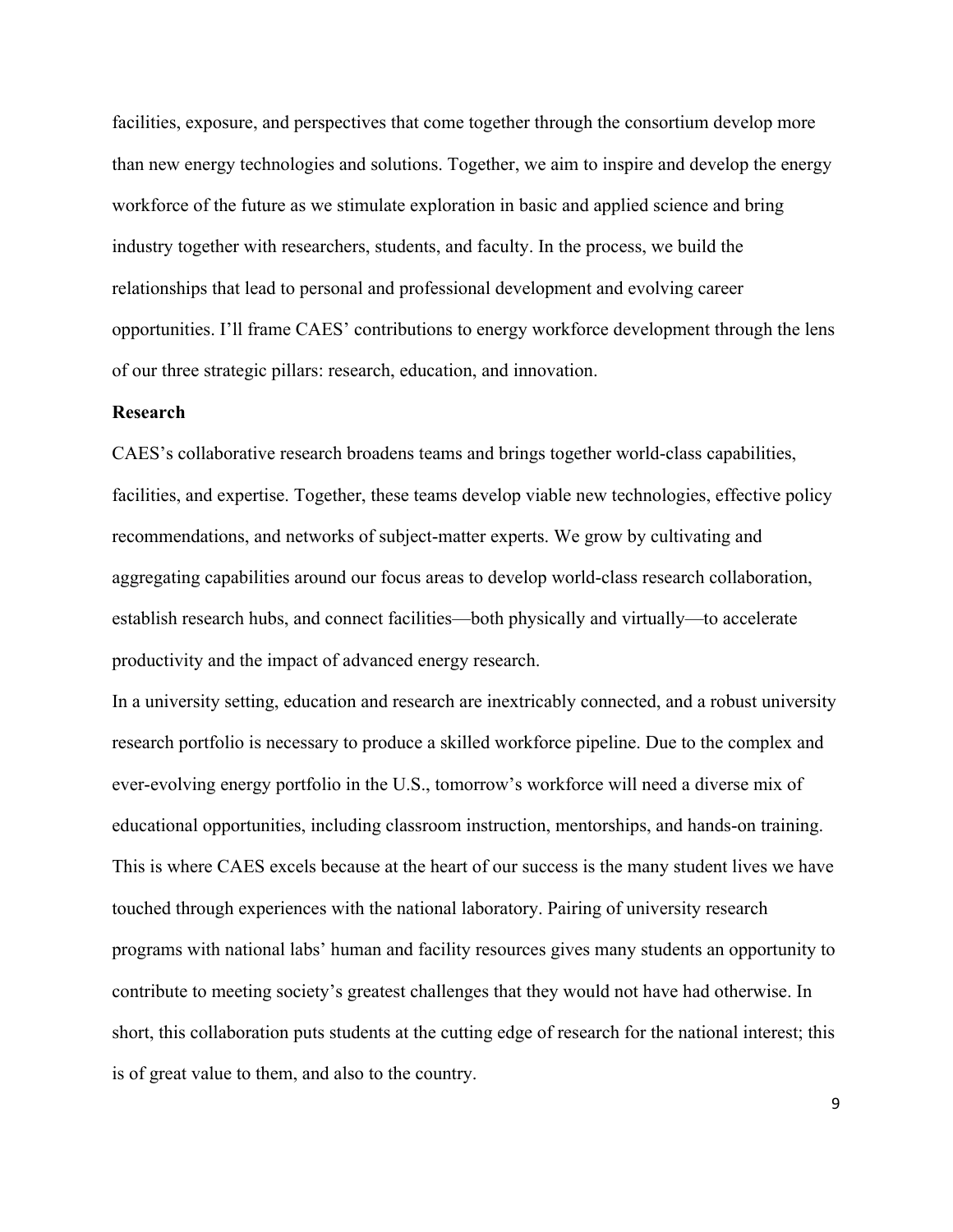For example, graduate students pursuing an energy-related master's or doctoral degree at the CAES universities have the opportunity, through mechanisms like internships or fellowships, to complete their research in an INL facility alongside nationally recognized research experts, at a joint CAES lab, or even at their home institutions being mentored by INL researchers. I, myself, had a similar Ph.D. research experience through a collaboration between Stanford University and NASA Ames Research Center, and I can't speak highly enough of the impact that experience at NASA had in enabling my research via access to world-class capabilities and experts, providing my mentors with a preview of my abilities during their hiring decisions, accelerating my research impact, and inspiring my passion to continue working on areas of national interest. Let me highlight a few specific examples illustrating the impact of CAES's Research pillar to workforce development:

- In 2017, Idaho National Laboratory began a new nationally-competitive program—the INL Graduate Fellowship—designed to identify exceptional talent in research areas aligned with INL's strategic agenda to enable the current and future mission of DOE and INL. The program provides mentoring and financial support for outstanding students who plan to enroll in graduate degree programs. This is a triad relationship between the student, the university thesis advisor, and an INL technical advisor to provide meaningful research and mentorship throughout the entire graduate program. During the first year of the program, five of the eleven selected fellows came from CAES member universities. During the program's second year, four additional recipients from CAES members universities were awarded this prestigious fellowship.
- In 2018, we launched a new initiative called the CAES Summer Visiting Faculty program. This initiative provides summer funding for selected faculty members from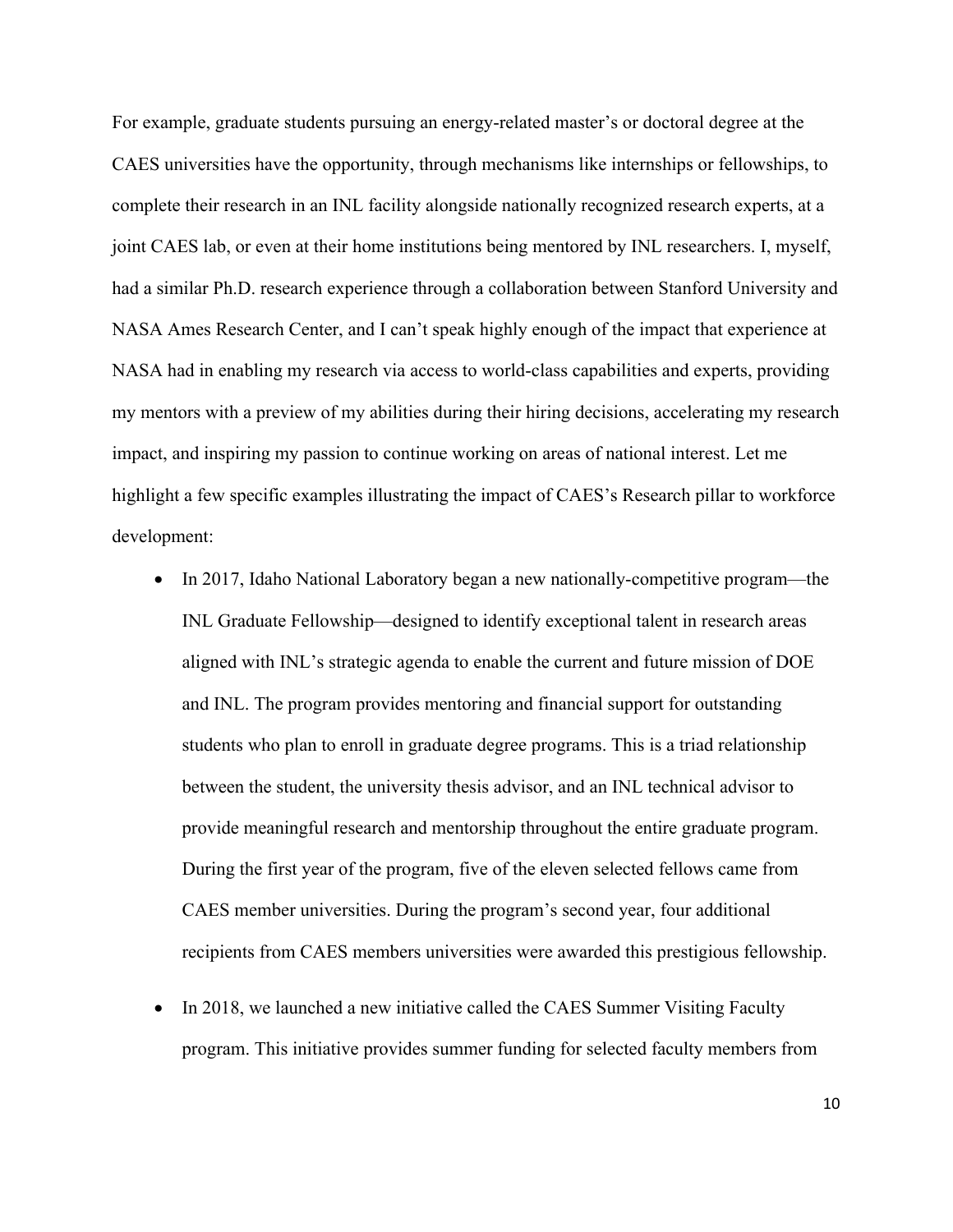the CAES consortium to work jointly with an Idaho National Laboratory researcher on a joint proposal for external funding. The program is highly beneficial for both the faculty member and the laboratory researcher. Faculty members are exposed to the inner workings of a national laboratory, learn about national laboratory capabilities and expertise, and build lasting networks while laboratory researchers build new academic connections, are exposed to diversified funding opportunities, and have the potential to work with and connect with students supporting the faculty member. In 2018, six faculty members from CAES member universities participated in the pilot program. In 2019, we will be able to support almost 20 participants. Creating robust connections between university faculty and INL researchers allows for an easier integration of university students into joint research programs. The program's impacts don't end there; faculty members often take the lessons they've learned working alongside national laboratory researchers and weave these experiences into classroom instruction that benefits their future students as well.

The Microscopy and Characterization Suite (MaCS) is a state-of-the-art materials characterization laboratory that provides broad material-analysis capabilities at CAES. MaCS was established at CAES to provide a world-class characterization facility in order to attract more students into science and engineering careers, to improve science and engineering education at the undergraduate and graduate levels, and to foster leading research and interaction with local industry. A true collaboration, the user facility is managed by a technical lead from BSU, a laboratory lead from UI, a safety officer from ISU, and equipment investments from INL. MaCS staff provide one-onone mentorship and training on specialized equipment that can be helpful in developing skills that individuals, whether students or other researchers, can draw on in future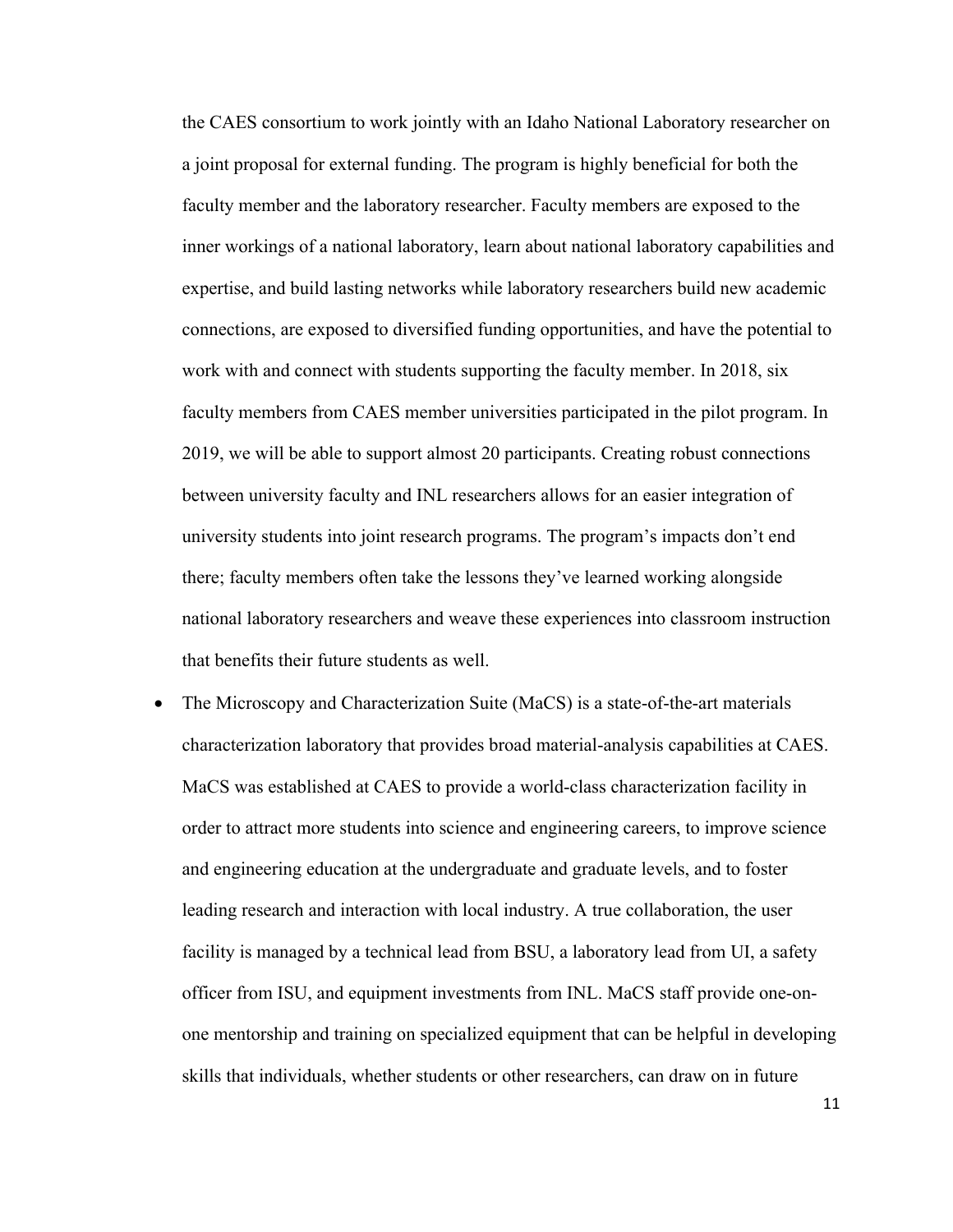materials-characterization, nuclear energy, and advanced-manufacturing projects and employment. MaCS operates as a user facility, meaning students, faculty, researchers, and private industry from across the U.S. and around the world have access to this state-of-the-art laboratory. Many students, faculty, and researchers access MaCS through its partnership with the Department of Energy's Nuclear Science User Facilities (NSUF), which offsets some of the management and operations costs of MaCS and its associated microscopes and high-end imaging equipment. Private industry can also use the MaCS laboratory and receive the same training from our skilled technicians by paying a market-value rate. Some private organizations that have taken advantage of the capabilities at CAES' MaCS include the NanoSteel Company, J.R. Simplot Company, Micron, TORtec Group Corporation, and Sentient Science Incorporated.

• The integrative research that is characteristic of the CAES Energy Policy Institute (EPI), led by Dr. Kathy Araújo at BSU, also adds timely and relevant value to CAES' research endeavors. By fostering new channels of connectivity between industry, the public sector, and the CAES entities, EPI brings an important focus to CAES on the challenges and opportunities that are inherent in energy-systems change. Moreover, areas of EPI research, including work underway on energy job adaptation in regional innovation systems, could inform the way that new workforce needs are met by channeling or repurposing expertise from one technology or sector to another.

## **Education**

CAES's collaborative education strengthens the personalized learning experiences of students in the region through unique experiences afforded by the national laboratory. By complementing and bridging academic offerings, CAES connects higher education to the workforces at the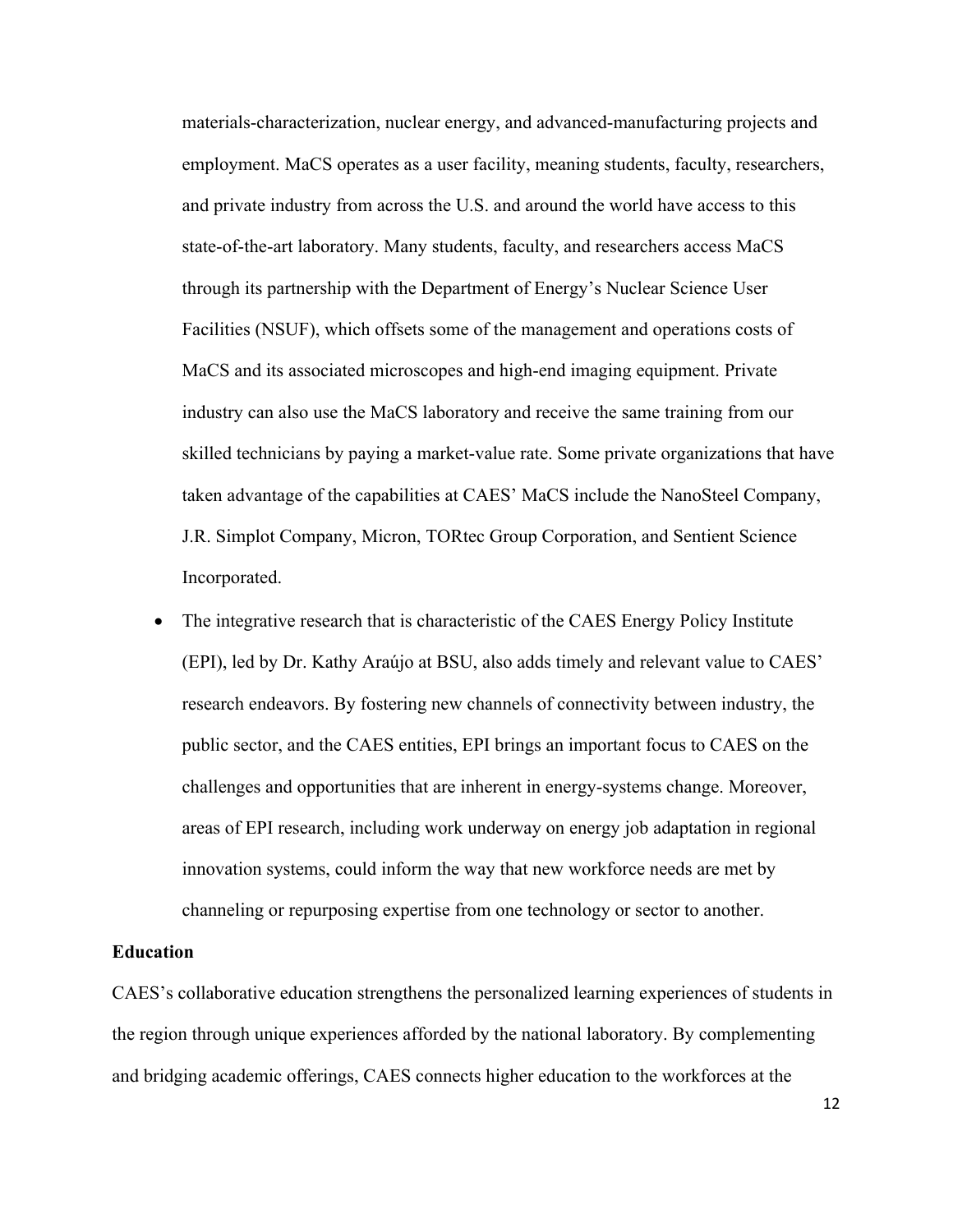laboratory, in regional industry, and across the universities to build a diversified future workforce with the experiences and relationships needed for success. We also strengthen the curricula offered by each university, not by offering degrees and certificates directly through CAES, but by combining and expanding upon the academic offerings in ways not possible with any one university. We encourage qualified researchers to bring their expertise into the classroom, and we support faculty in devoting more time and effort to specialized energy research. Through different forms of training, we encourage continuing education at all levels across the region and maintenance of skills and abilities needed for success in all aspects of energy industry and energy research and development, enabling a workforce more prepared to secure and succeed in the energy workforce of the future.

- An example of the information flow between INL and the universities leading to optimized course offerings is the development of cybersecurity programs offered at Boise State University (BSU). Based on significant feedback from INL and private industry, BSU has established a new doctoral degree in computing, with a security emphasis that aims to design secure and privacy-preserving protocols for computers, networks, programs, and data. This program will add to the workforce currently working to secure the nation's power grid, water supply, and other critical infrastructures. Additionally, this new Ph.D. is being offered to INL employees through synchronous online courses.
- Beyond graduate coursework, BSU established an undergraduate Cyber-Physical Systems Security certificate, the focus of which includes software, hardware, firmware, power systems, and industrial processes. This certificate is of interest to a wide variety of majors, including math, physics, economics,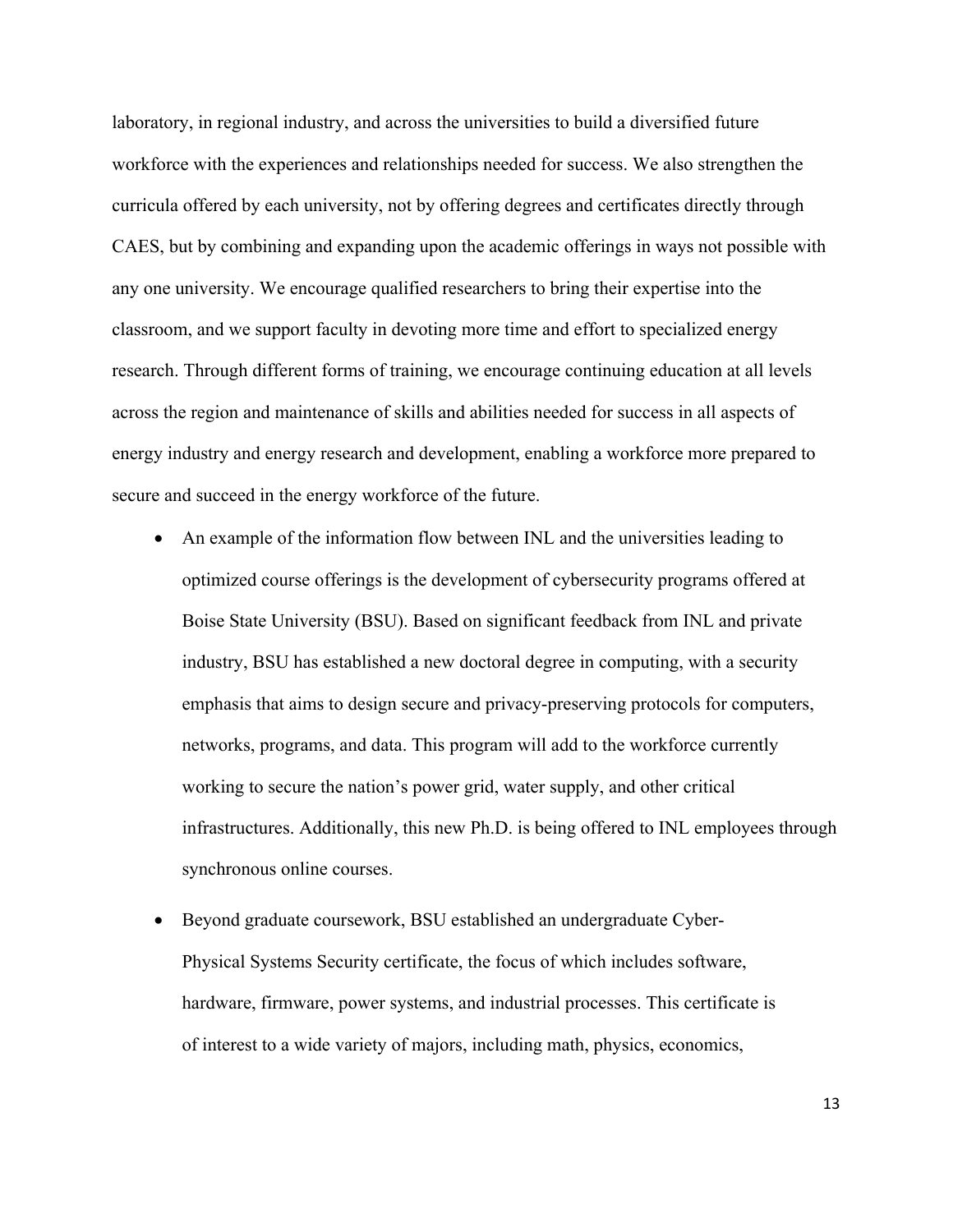computer science, electrical engineering, and mechanical engineering. This effort was initiated with seed funding provided by CAES to design the Introduction to Security in Cyber-Physical Systems course, with faculty at BSU collaborating with INL personnel when designing this introductory course.

- In 2018, CAES began a new initiative exploring the creation of a Nuclear Safeguards and Security joint-certificate program using the shared resources of our five member organizations. As envisioned, this joint effort would allow a student to take a series of four 4-credit courses, each taught by a different CAES member university. Following completion of the online course work, students would participate in a field exercise at Idaho National Laboratory, receiving world-class hands-on training in the field of nuclear nonproliferation and nuclear cybersecurity. Students completing the 16-credit course would be awarded an accredited certificate from the institution in which they initially enrolled. More importantly, the student would gain valuable education and practical experience in a specialized field of study not commonly taught at U.S. universities but with current workforce needs. If piloted successfully, this model could become the foundation for joint educational offerings expanded into other relevant energy areas, attracting enrollment to the CAES universities from all over the region and beyond.
- Beyond the traditional student matriculating through the university system, collaborations between INL and the universities support development of the current workforce at INL. Training and coursework for current INL employees is provided by some CAES universities, allowing for follow-on and specialized educational needs identified by the national laboratory. CAES universities—Idaho State University and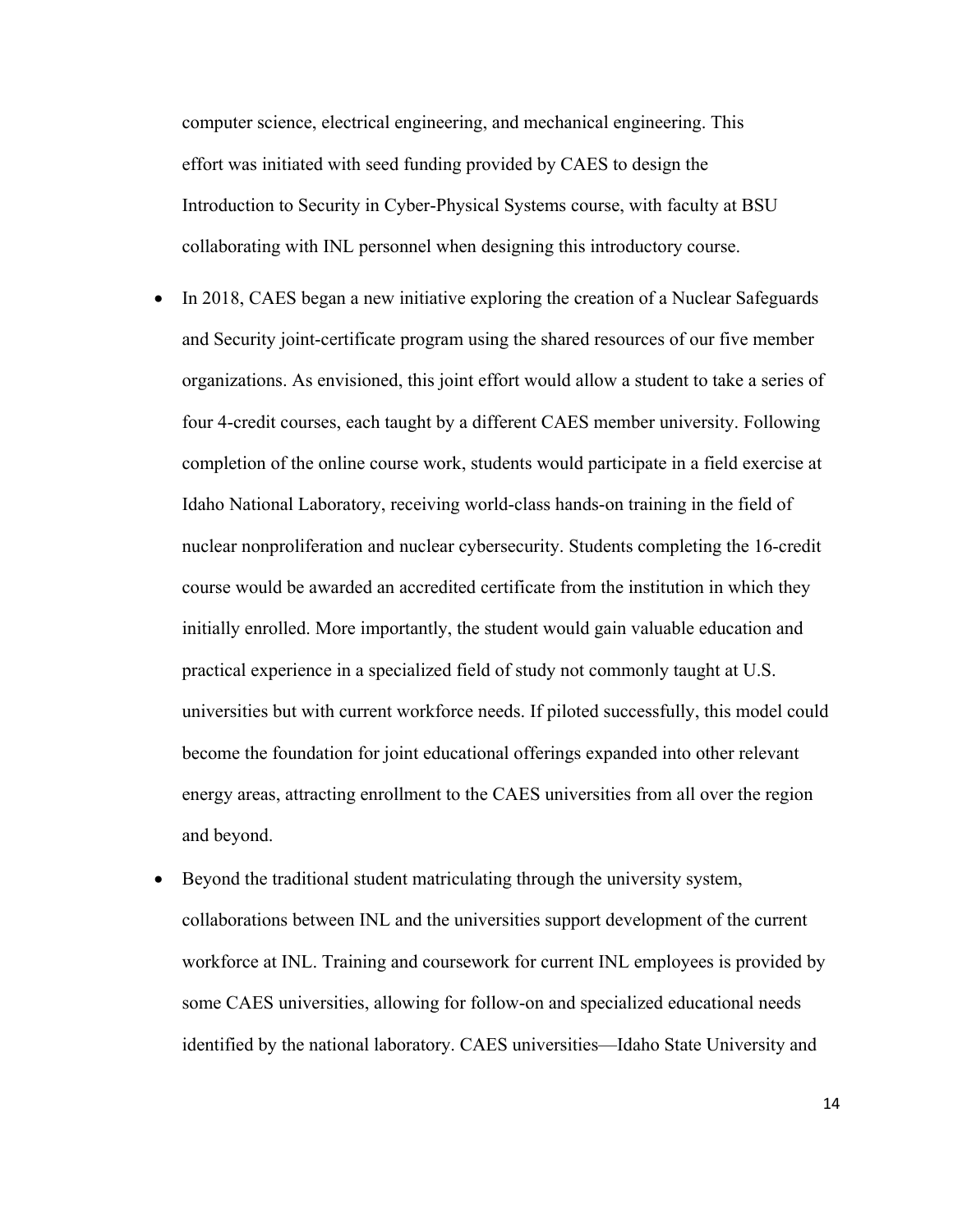the University of Idaho—have established the University Place campus proximate to the national laboratory to better support the educational needs of the laboratory. With faculty and graduate students at the campus next door to INL, CAES research, education, and innovation connections are numerous and even more streamlined.

- Educational collaboration crosses over into regional colleges as well. Per the Nuclear Regulatory Commission, one important requirement of the nuclear industry is to educate all employees regardless of job duties on Nuclear Quality Assurance (NQA-1) requirements from the American Society of Mechanical Engineers (ASME). Meeting this mandate is a struggle for many companies in the supply chain for the Idaho National Lab. With funding support from the state of Idaho, the College of Eastern Idaho, in partnership with Idaho State University and INL's NQA-1 subject-matter experts, is developing a course that will be made available to all Idaho colleges to help meet the broad need for regional NQA-1 training. This class will support the state's several-hundred nuclear industry employers and support industry partners and students who want to work in the nuclear industry. For INL in particular, anticipated enrollment to such a program is around 200 people among current employees, new hires, interns, and subcontractors.
- In 2017, Idaho's Leadership in Nuclear Energy (LINE) 3.0 Commission, of which CAES is a member, championed a change in state law to increase the retention of outof-state university students wishing to pursue an advanced degree in Idaho. The legislation, which became law on July 1, 2018, waives out-of-state tuition fees for any student who is a graduate of an accredited secondary school in the State of Idaho. This means a student from out of state who attends and graduates with an undergraduate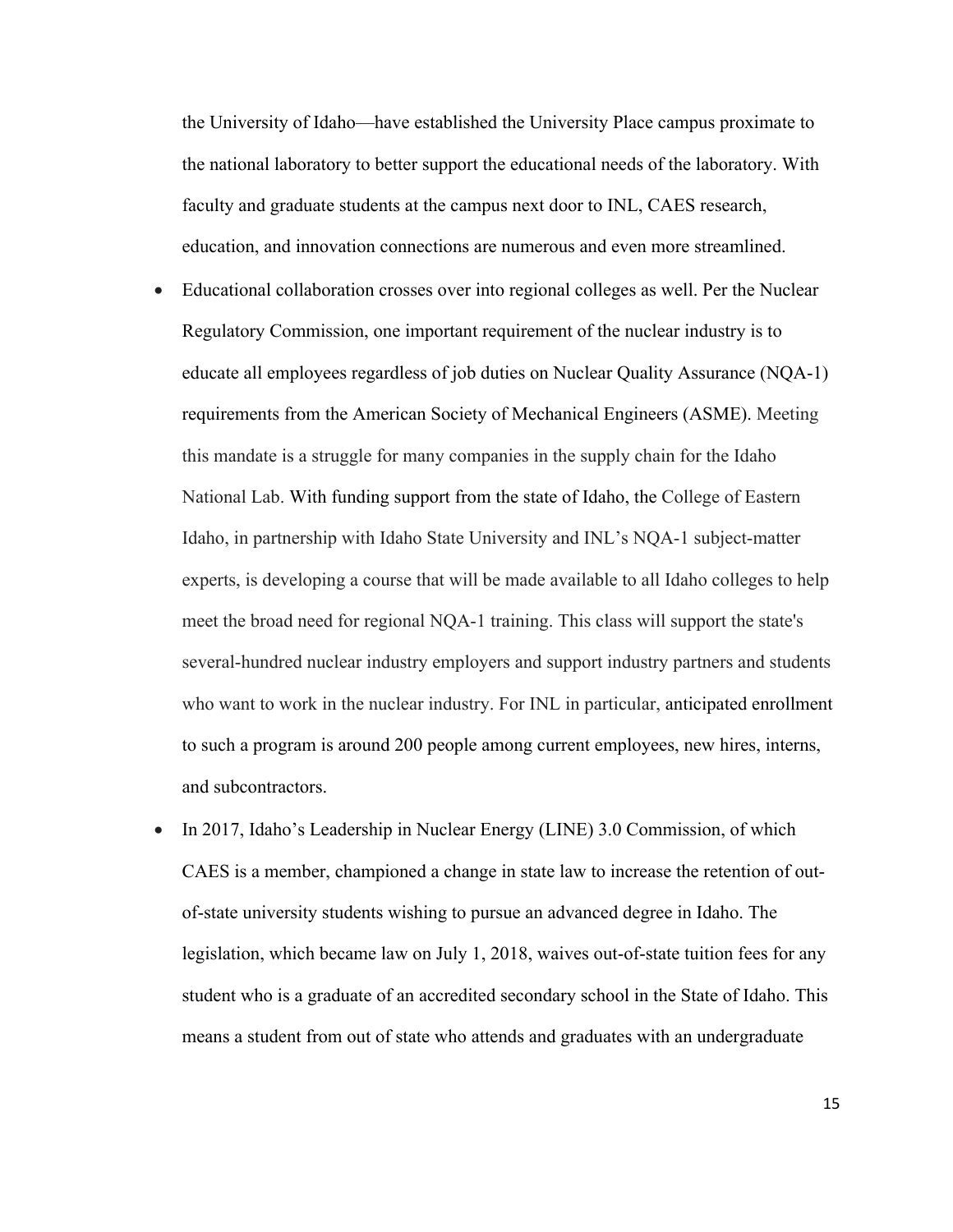degree from an Idaho university and enrolls in a graduate program within 36 months of graduation at an Idaho university will pay in-state tuition for graduate school.

- CAES member, Idaho State University (ISU), is developing an interdisciplinary community of scholars who will build and sustain educational and research excellence in technology and its energy applications. This effort is central to a polytechnic initiative funded by the state of Idaho and ISU, in partnership with INL and other key industry and educational partners in Eastern Idaho. ISU is in the process of hiring seven faculty members whose proven capabilities complement INL's research emphasis on the generation, distribution, and security of electric power. This "Polytechnic Center of Excellence" will provide educational pathways relevant to the growth of an energy workforce in Eastern Idaho and around the United States. ISU students studying at the Polytechnic will receive an interdisciplinary education as they work closely with CAES and INL researchers. Students will complete undergraduate and graduate degrees in nuclear and electrical engineering, data analytics, and cybersecurity, and as the Polytechnic grows, additional opportunities will be added.
- In 2015 and 2016, the University of Idaho (UI) and the University of Wyoming (UWy) created a CAES graduate assistantship program to catalyze interdisciplinary, cooperative energy research and academic programs, promote workforce development, and engage industry partners in transformational energy programs. The program also promoted enhanced faculty–to-faculty inter-institutional collaboration, requiring students in the program to work on a project that involves participation from at least two CAES member institutions. In 2015, UI funded two graduate students through the program. One student worked on a project to integrate algal biomass into a broad-based dairy-manure resource-recovery technology, and the other worked on novel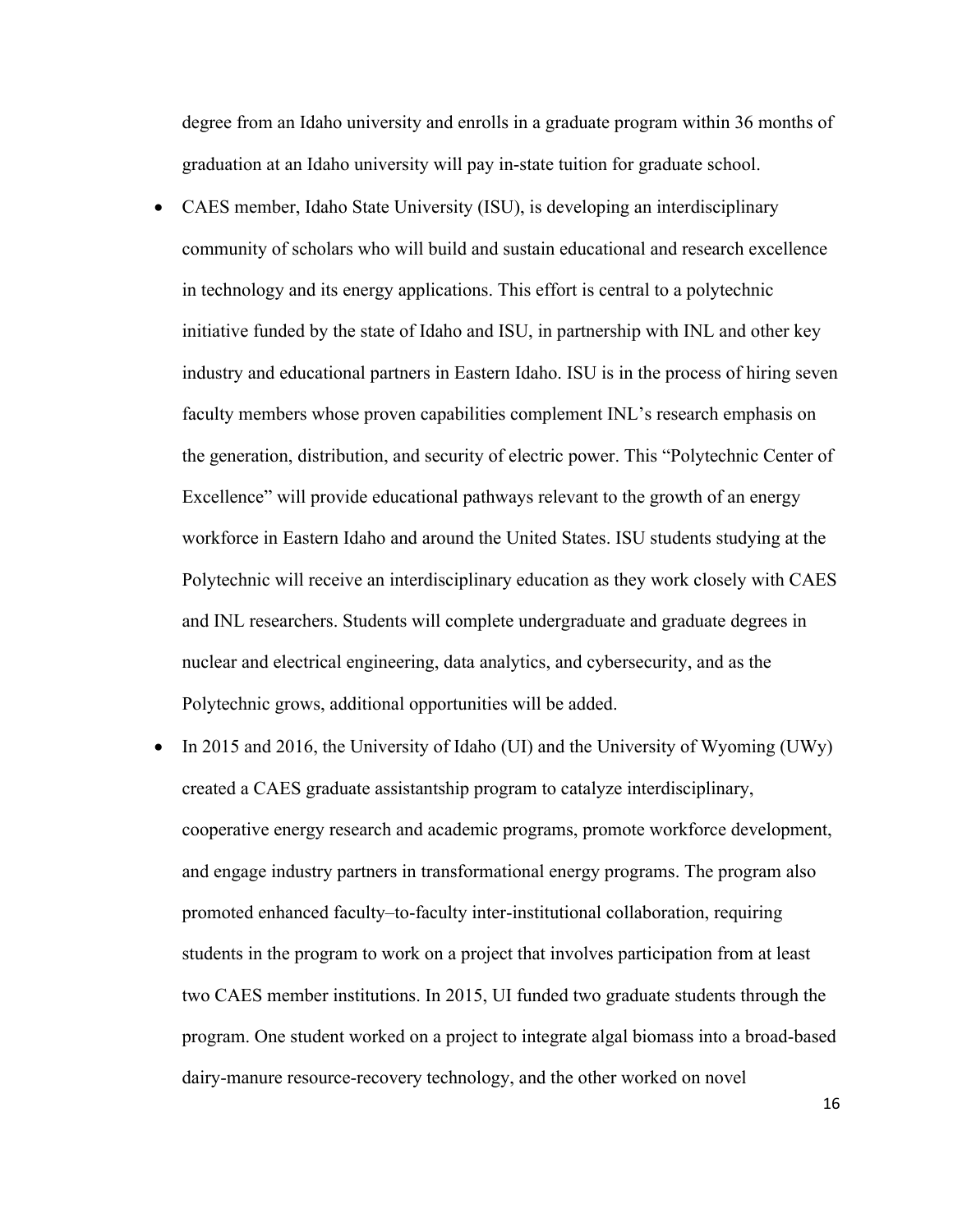heterogeneous catalysts for synthetic fuels. In 2016, the UWy supported seven graduate students through the program, working on a spectrum of energy-research topics, ranging from the development of a web-based, searchable Western Energy Corridor resources map to the study of chemistry and mineralogy of the Woodford Shale in Oklahoma.

• The K-12 science, technology, engineering, and math (STEM) pipeline is of critical significance to the energy workforce pipeline as well. INL and the regional universities focus on professional development for regional teachers, student diversity and access to STEM, matching career STEM pathways to industry needs, and targeting underrepresented populations. INL in particular, strategically aligned with the DOE's STEM Rising Initiative, has awarded almost \$5M in grants over the last decade to innovative STEM projects through the CAES universities, community colleges, Idaho schools, and informal STEM educators such as museums. Additionally, INL-hosted programs have included My Amazing Future, an annual event at the national laboratory for more than 10 years which brings in the region's  $8<sup>th</sup>$  grade female students for a day of exploration and science, and INL Team STEMazing, an employee volunteer program which takes STEM learning out into schools and communities in order to spark a class' interest in pursuing STEM careers.

## **Innovation**

CAES' new strategic focus on its innovation ecosystem centers on entrepreneurial opportunities, industry partnerships, and tech-to-market impact. By moving in a direction that fosters regional startup companies and facilitates work with industry partners, CAES aims to be a critical player in transitioning research and development to impactful utilization. We are working to pair key regional industries with researchers, faculty, and students to deliver solutions and new business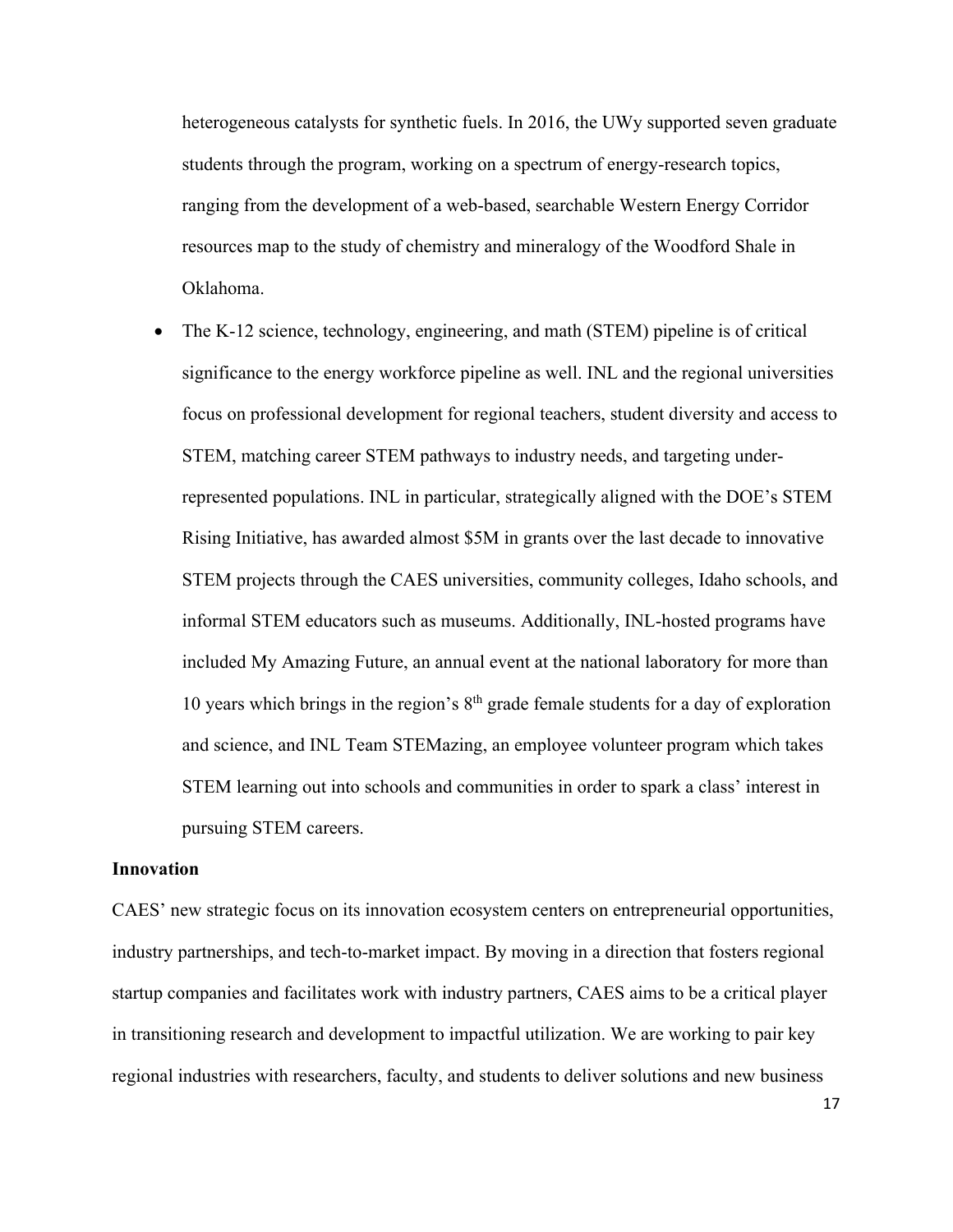opportunities. Likewise, we are leveraging intellectual property created at INL and the universities to bring research and development to market and, in turn, benefit our broader communities and businesses. We contribute to a skilled and capable workforce, and we support job creation and economic development as we begin to foster a regional accelerator-like ecosystem that spins off new industry, in the vein of Breakthrough Energy's recent report.<sup>17</sup>

• An example of our current collaborative ecosystem with industry can be seen in a project led by researchers from the University of Idaho, with support from Boise State University and Idaho National Laboratory, alongside technical aluminum casting experts from Tokyo, Japan's Sakae Casting, prototype assembly by Idaho's Premier Technology, and team members from the College of Eastern Idaho and Table Rock, LLC. This CAES research team was awarded a grant from the state of Idaho in 2018 to model heat-transfer properties for a new spent-nuclear-fuel storage cask that aims to reduce the amount of time irradiated nuclear fuel stays in water-cooled fuel pools. Using computer-aided design software, researchers designed models of aluminum plates infused with boron, a material particularly suited for neutron absorption, capable of fitting inside a newly designed spent-nuclear-fuel cask. If successful, the plate-andcask design will work together to provide additional layers of neutron and gamma-ray shielding while also cooling spent-nuclear-fuel assemblies. This means spent nuclear fuel could be moved out of water pools and into dry storage faster than with the current cool-and-wait method.

<sup>17</sup> Breakthrough Energy, (2019) *Advancing the Landscape of Clean Energy Innovation.* February 2019, p. 194. http://www.b-t.energy/reports/advancing-the-landscape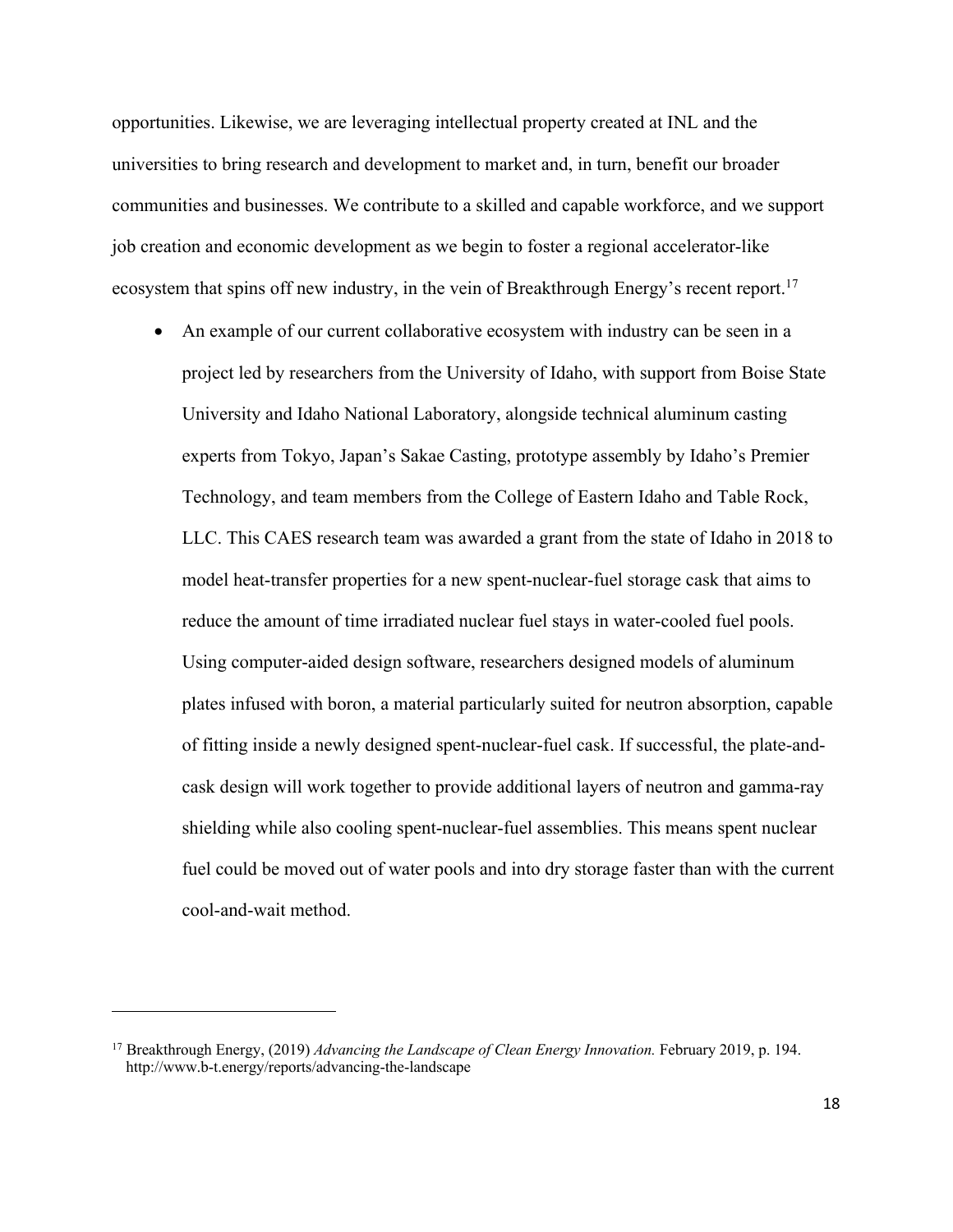- CAES, Food Northwest, and the University of Idaho have begun discussing ways to reduce energy and water consumption at food-manufacturing plants and facilities and are considering the development of a new CAES research center to provide the regional food industry with transformative technologies, research, and workforce educational programs to sustain the food-processing industry. As one of the largest trade associations representing the food manufacturing industry, Food Northwest would help support the center by encouraging its members to join the industry-funded endeavor. As envisioned, the center will pool the resources, capabilities, and expertise of the CAES entities together to develop technology and training programs aimed at reducing energy and water consumption at food-processing and manufacturing facilities in Idaho, Oregon, and Washington. Like many industries, the food manufacturing sector faces a workforce shortage, so a key aspect of this center will be workforce training. The center plans to develop coursework and training opportunities to support the current workforce and provide them with an energy- and water-efficiency skill set that can be widely applied. Once fully operational, the center will be headquartered at CAES and managed by the University of Idaho.
- The CAES Technical Assistance Program (C-TAP), headquartered at Boise State University, engages the expertise of faculty and students to solve technical challenges that face Idaho industry. In short, if a company has a challenge, it can reach out to C-TAP, which pairs the company with expertise and capabilities—faculty and students associated with a university lab—to resolve the issue. By employing students wherever possible, C-TAP allows young professionals to gain relevant work experience and industry connections that ready them for the workforce after graduation. In some cases, a student's experience serves as a springboard to positions in industry. In addition,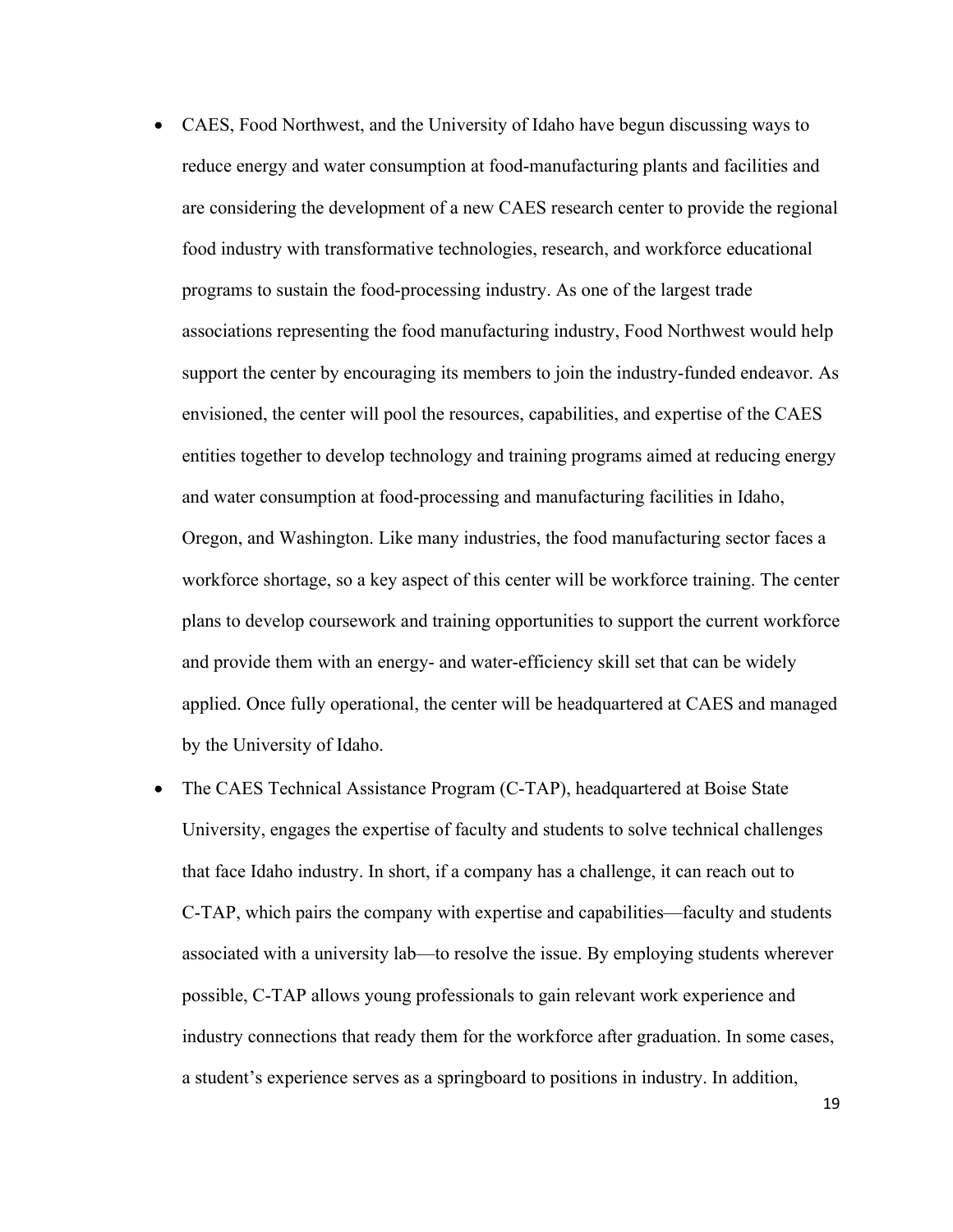participation in C-TAP projects helps university faculty understand the needs and processes of Idaho industry. Since its inception less than 5 years ago, C-TAP has engaged in 178 projects for 91 clients and provided work experiences to roughly 20 students.

• Another example of CAES industry partnering is the Industrial Assessment Center (IAC), part of the CAES Energy Efficiency Research Institute (CEERI) based at Boise State University and supported by the Department of Energy. The IAC brings together BSU with UI to train engineering students with the hands-on experience in assessing the energy usage at small-to-medium-sized regional industrial facilities. Over the period of operation, nearly 100 engineering students have participated. According to DOE statistics, the IAC is responsible for cumulative savings of \$7.2M and over 1.1 TBTU of energy saved. To put that in perspective, the amount roughly equates to constant savings of 5MW of electric power for companies in the region.

Students at all levels are the key to an energy future built on the best in research, education, and innovation. From early outreach and engagement through higher education and beyond, CAES offers experiences and opportunities for early career talent that are simply not possible for member institutions acting alone, or in other parts of the country and the world. Our students can see and experience the amazing things happening in energy and technology, sparking curiosity and lifting go-on rates. The connections we bring across research, academia, and industry build relationships and opportunities that draw undergraduate and graduate students to the area, lifting enrollments and growing our universities. These connections also strengthen employment and retention rates across the region through new opportunities, thriving industries, a growing innovation economy, vibrant communities, and a blossoming next-generation of future energy leaders.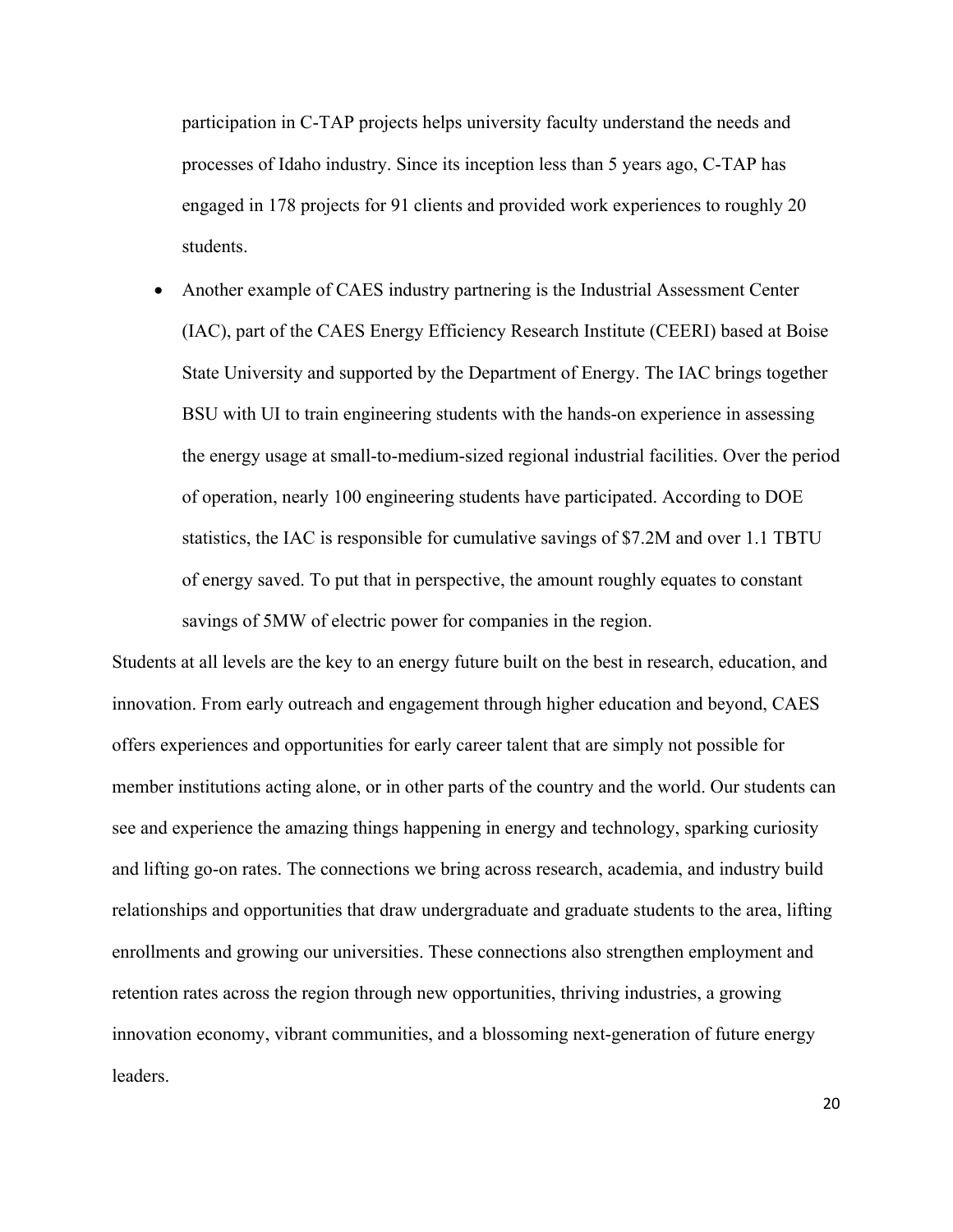#### **CAES' Value and Major Milestones**

Since opening its doors in 2009, CAES has made a concerted effort to demonstrate value to its stakeholders. We work hard every day to support the Department of Energy's vision for CAES as a regional, collaborative research, education, and innovation hub aimed at training the nextgeneration energy workforce. Our efforts support mandates from the states of Idaho and Wyoming to increase educational attainment, to supply an educated workforce capable of supporting high-technology industries, and to attract and retain new industries by supplying them with a qualified workforce. Our efforts also support our national laboratory and university stakeholders' needs by providing students with hands-on learning experiences through internships, postdocs, fellowships, job opportunities, and mentorship. Similarly, through CAES, faculty members have a mechanism to transfer laboratory and industry knowledge into the classroom; they can both shape coursework based on shared experiences and have increased potential for receiving a joint appointment or grants leading to tenure. The national lab benefits directly by molding and recruiting the nation's next-generation energy workforce and from accelerated research and development through teaming. In short, CAES provides win-wins for everyone associated with our center. Our members jointly leverage shared strengths—resources, capabilities, facilities, equipment, and expertise—leading to new funding opportunities, major proposals, and research hubs, while elevating the stature and expertise of the five CAES institutions and their associated researchers, faculty, and students.

Since 2009, CAES has achieved several significant milestones for our members including:

- Awarded more than \$100 million dollars in competitive grants, including
	- More than \$26 million from DOE's Nuclear Energy University Program and
	- Nearly \$10 million from INL's Laboratory Directed Research and Development.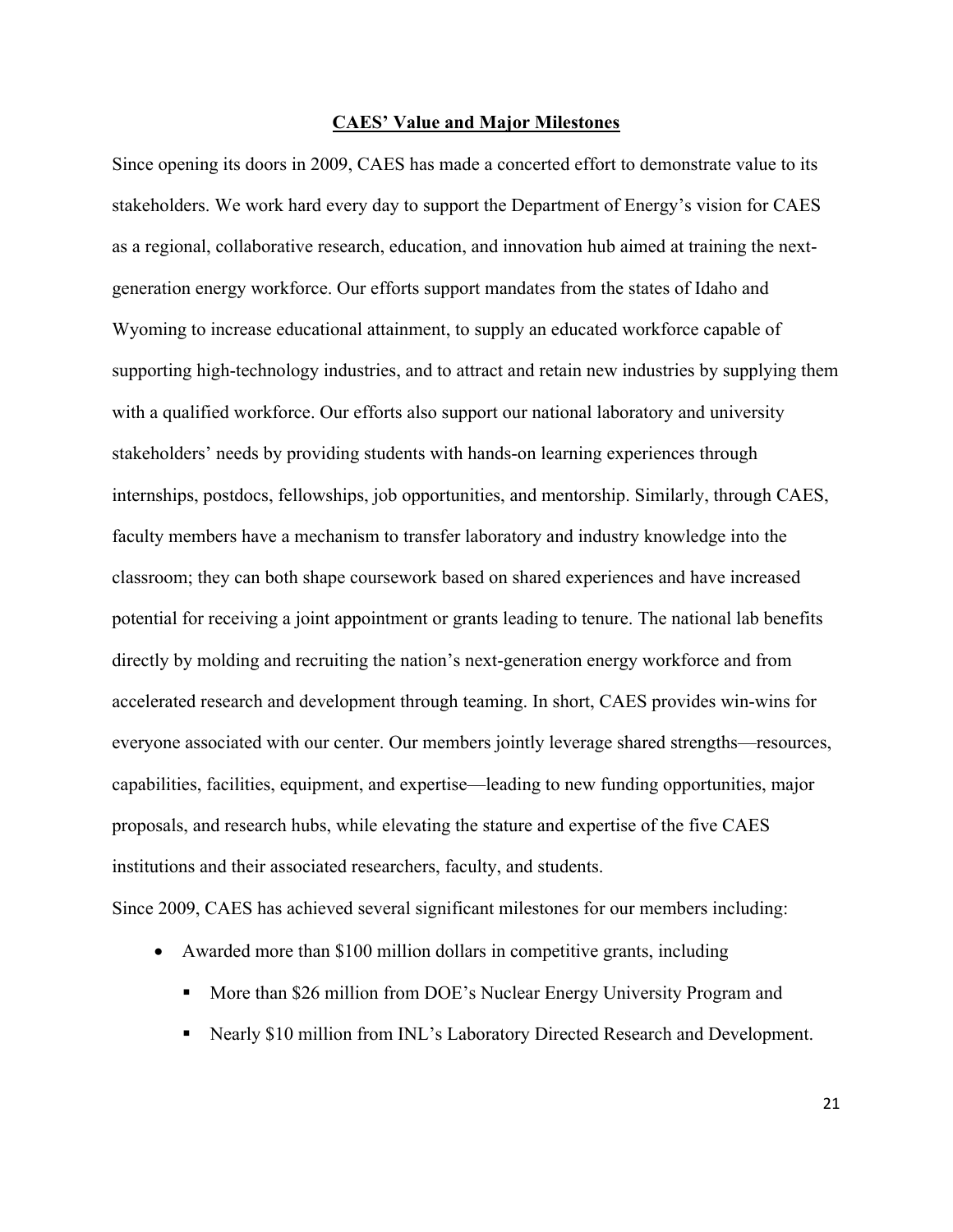- Received more than \$25 million in state of Idaho funding to support faculty and students,
- Published more than 1,700 journal articles, conference proceedings, and technical reports, and
- Hosted more than 15,000 visitors, including many university student groups.

In the last five years, CAES members have collaborated on personnel exchanges, with:

- 226 interns working at INL from CAES member universities,
- Seven INL graduate fellows from CAES member universities (through a program started in 2018),
- Seven INL postdoctoral researchers from CAES member universities,
- 25 CAES Summer Visiting Faculty (a program started in 2018), and
- 35 joint appointees between INL and CAES member universities (i.e., 29 faculty at INL and 6 INL researchers at a university).

And related to direct support of INL's specific workforce development and pipeline needs:

- 36 former student interns or post-docs were subsequently hired by INL.
- In fiscal year 2018, former INL interns and postdoctoral students accounted for 37 percent of the laboratory's overall hiring. Many of these interns and postdoctoral students came from CAES member universities.
- 485 INL employees returned to a CAES university for postsecondary education through the laboratory's employee education program.
- 27% of INL employees have one or multiple degrees from a CAES university; over the years, CAES universities have awarded 1,546 degrees to current INL employees.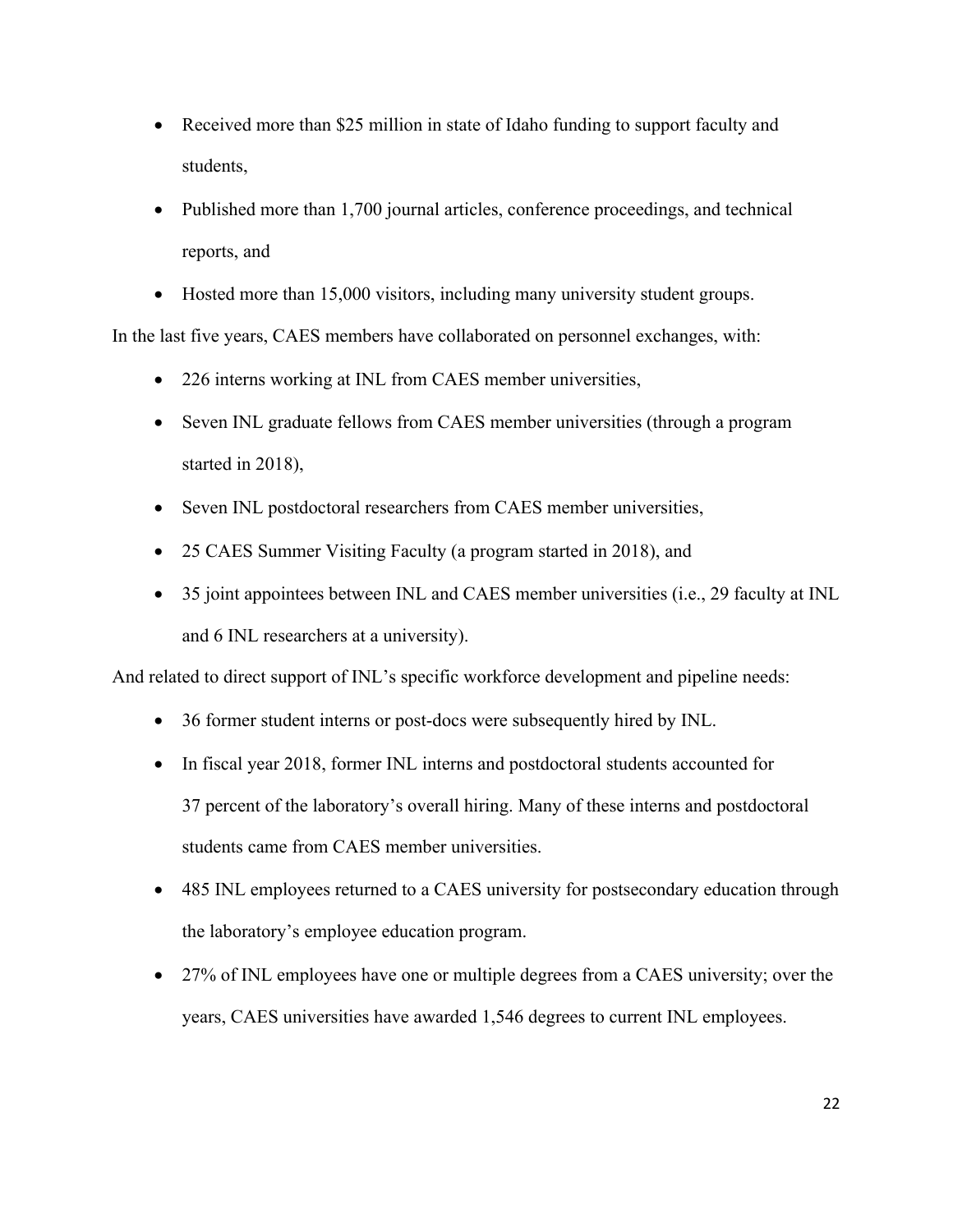#### **Individual Success Stories**

Although hundreds of students and faculty members have passed through, been impacted by, or received funding from CAES, I would like to highlight three individual success stories.

## **Kelley Verner**

Kelley is a native of Idaho Falls, Idaho and attended the University of Idaho in Moscow, where she received a bachelor's degree in biological and agricultural engineering. As Kelley turned to graduate school, CAES helped her continue her education through the study of advanced hybridenergy systems. Now a Ph.D. student, Kelley has been able to take advantage of CAES' connection to INL through internships with the Nuclear Science User Facilities and subcontract work with the INL's Materials and Fuels Complex. The Ph.D. work she is performing would not have been an option without the space and proximity to INL that CAES provides to students. As a result of CAES opportunities afforded to her, Kelley will be participating in the nationally competitive Dr. G. Robert Keepin Nonproliferation Science Summer Program this year at Los Alamos National Laboratory.

## **Michael Shaltry**

Michael was the very first university student to receive authorization to conduct student research in the CAES facility when it opened in 2009. At the time, he was an undergraduate student at Idaho State University, pursuing a bachelor's degree in physics. While conducting his student research, he worked under the direction of University of Idaho's Dr. Supathorn Phongikaroon at CAES, performing chemical and electrochemical research associated with nuclear molten-salt systems. With his bachelor's degree complete, and having had excellent mentorship at CAES, Michael decided to pursue a master's degree in nuclear engineering from the University of Idaho. While completing his thesis, he continued to work at CAES, moving up the staff ranks to become a laboratory lead, overseeing CAES' Radiochemistry Laboratory and providing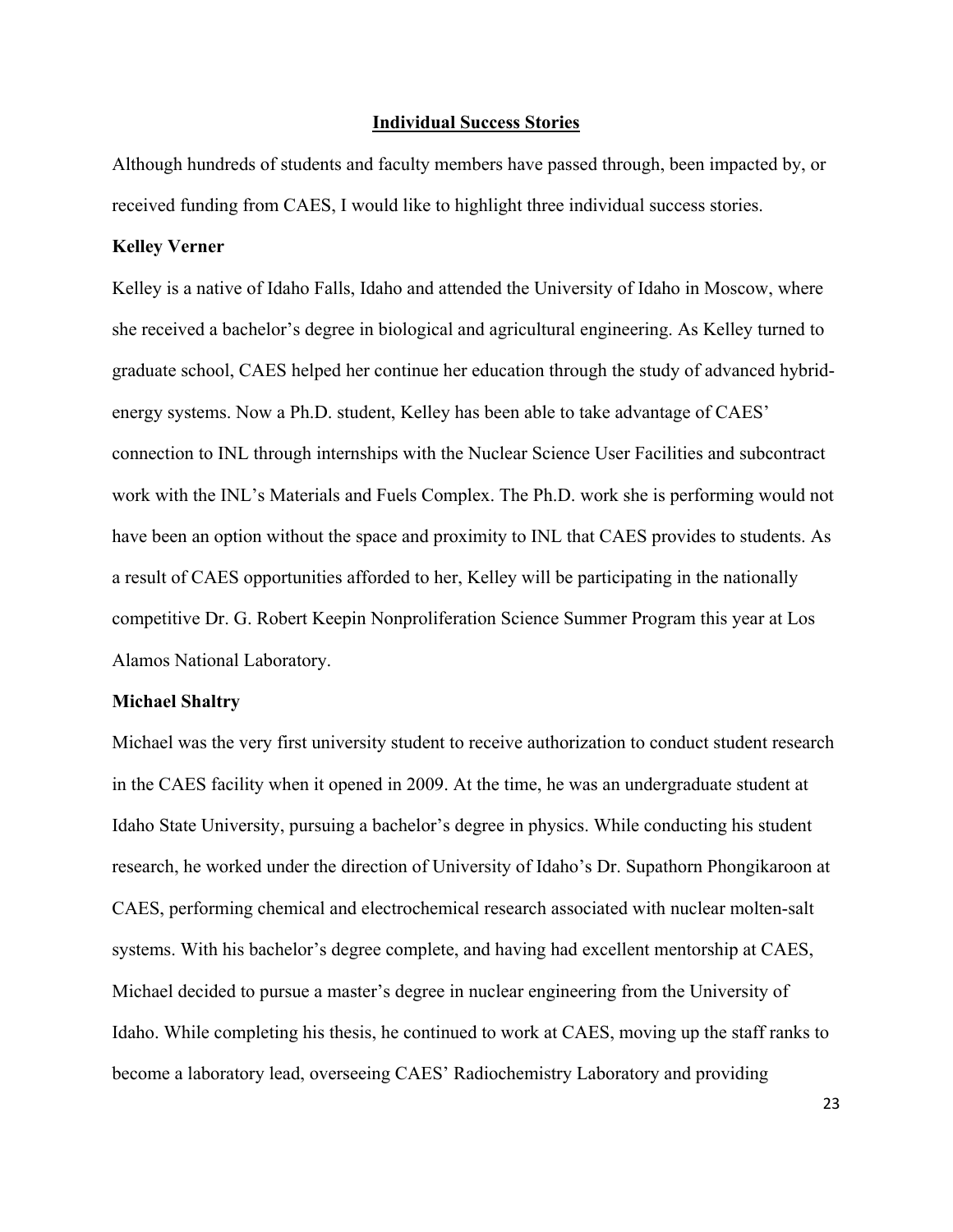mentorship to new generations of students. Today, Michael works for Idaho National Laboratory as a nuclear engineer.

### **Olu Omotowa**

Olu joined and performed research out of the CAES facility between 2009 and 2013 while he pursued his doctoral degree in nuclear engineering at the University of Idaho under the supervision of Dr. Akira Tokuhiro at CAES. With previous degrees in chemical engineering and environmental and energy engineering, Olu saw CAES as a unique collaborative environment with peers, national laboratory experts, and academics who would enable him to perform advanced research, utilize the user facilities, develop methods, and create sustainable energy solutions. During his time at CAES, Olu worked on several DOE-funded projects, using research tools and testing facilities within CAES to provide solutions to technical challenges facing existing fleet and advanced nuclear reactors. That collective experience prepared him for the nuclear engineering workforce. Today, he utilizes the skills acquired and applies the knowledge gained while at CAES in his current role as a senior engineer at TerraPower, a nuclear innovation company.

These success stories are just a few from dozens of similar stories we hear regularly from former students, faculty members, and laboratory researchers who have been affiliated with CAES during its first decade. While some CAES students become employees at Idaho National Laboratory, others have pursued teaching opportunities or accepted positions in private industry. We are aware of CAES alumni who have gone on to work for the Department of Energy, NASA, Boeing, TerraPower, the Nuclear Regulatory Commission, Los Alamos National Laboratory, the National Renewable Energy Laboratory, Argonne National Laboratory, Oregon State University, the University of Utah, the University of Florida, Boise State University, and the University of Idaho, to name just a few organizations, agencies, or universities that have hired former CAES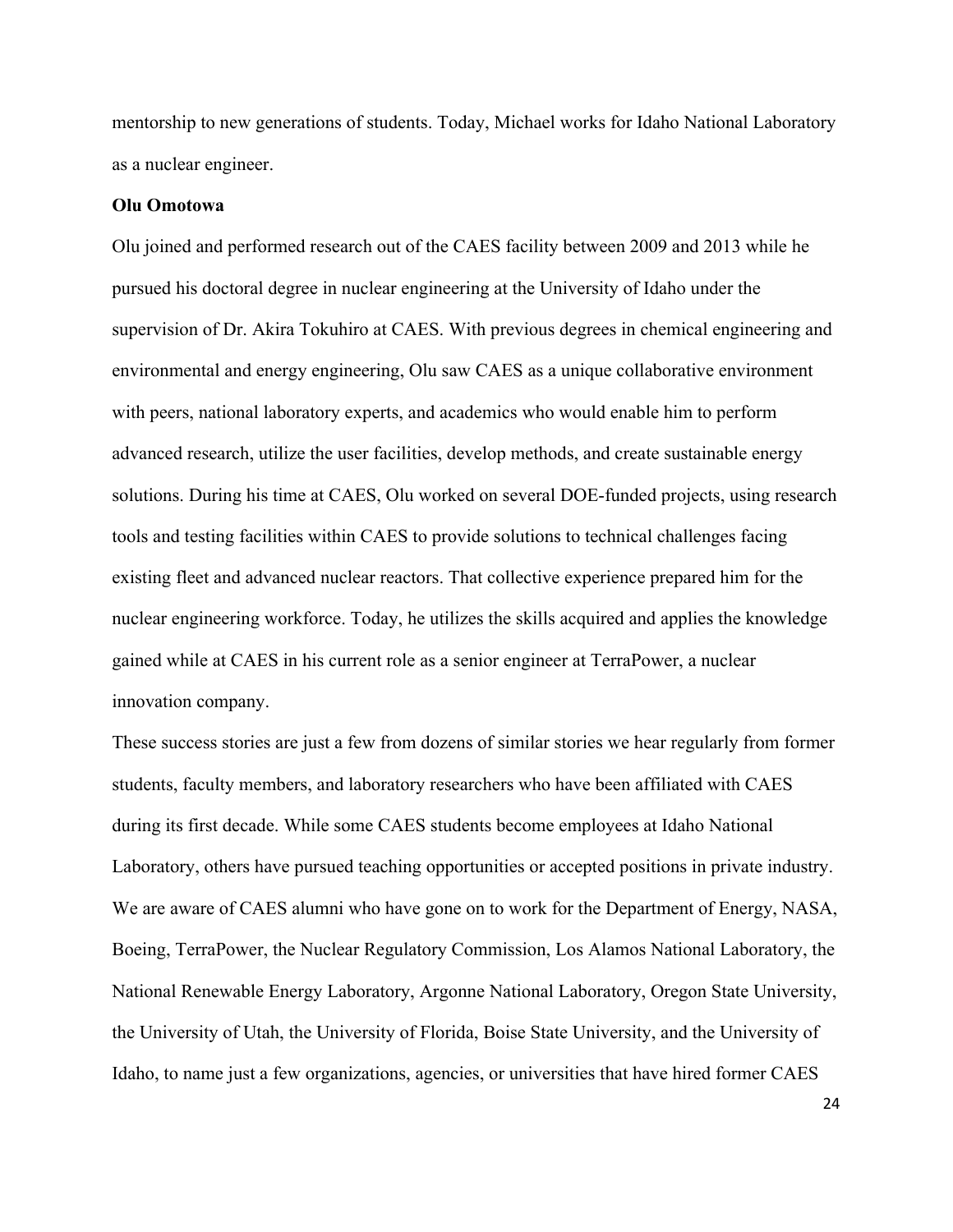faculty and students. As the importance of an educated energy workforce continues to grow, we need further support from the U.S. Congress to meet these workforce demands.

### **Opportunities for Congressional Support for Energy Workforce Development**

Here are three ways the U.S. Congress can aid the development of a thriving energy workforce:

## **Robust Research Portfolio**

A robust energy workforce pipeline is supported by a similarly robust research portfolio: strong research and development catalyzes the science enterprise, and educators and broader industries mobilize around strategic priorities. A robust research portfolio would include increased and targeted investment by the public and private sectors on energy innovation, seamlessly spanning gaps between fundamental research and commercial application. This approach, especially when combined with an all-of-the above strategy for energy solutions, builds on the core principles of Vannevar Bush's vision for the U.S. scientific enterprise that centers on the importance of scientific research for national security and economic well-being.<sup>18</sup>

But it goes further. We have an opportunity to catalyze all areas of the energy innovation system by recognizing that science and technology can mutually inspire. <sup>19</sup> Here, combining science and applied energy R&D portfolios can encourage performance with cross-cutting innovation.

#### **National Laboratory Support**

 $\overline{a}$ 

The country's 17 U.S. Department of Energy national laboratories are crown jewels of research, education, and innovation that deserve continued commitment and support from the U.S. Congress. Each day, thousands of researchers go to work at one of these laboratories where they conduct work in a range of scientific and engineering disciplines. The laboratories have

<sup>18</sup> V. Bush, Science: The Endless Frontier, Report to the President by Vannevar Bush, Director of the Office of Scientific Research and Development, July 1945, https://nsf.gov/od/lpa/nsf50/vbush1945.htm.

<sup>19</sup> D. Stokes, (1997). Pasteur's Quadrant: Basic Science and Technological Innovation. Brookings Institution Press: Washington DC.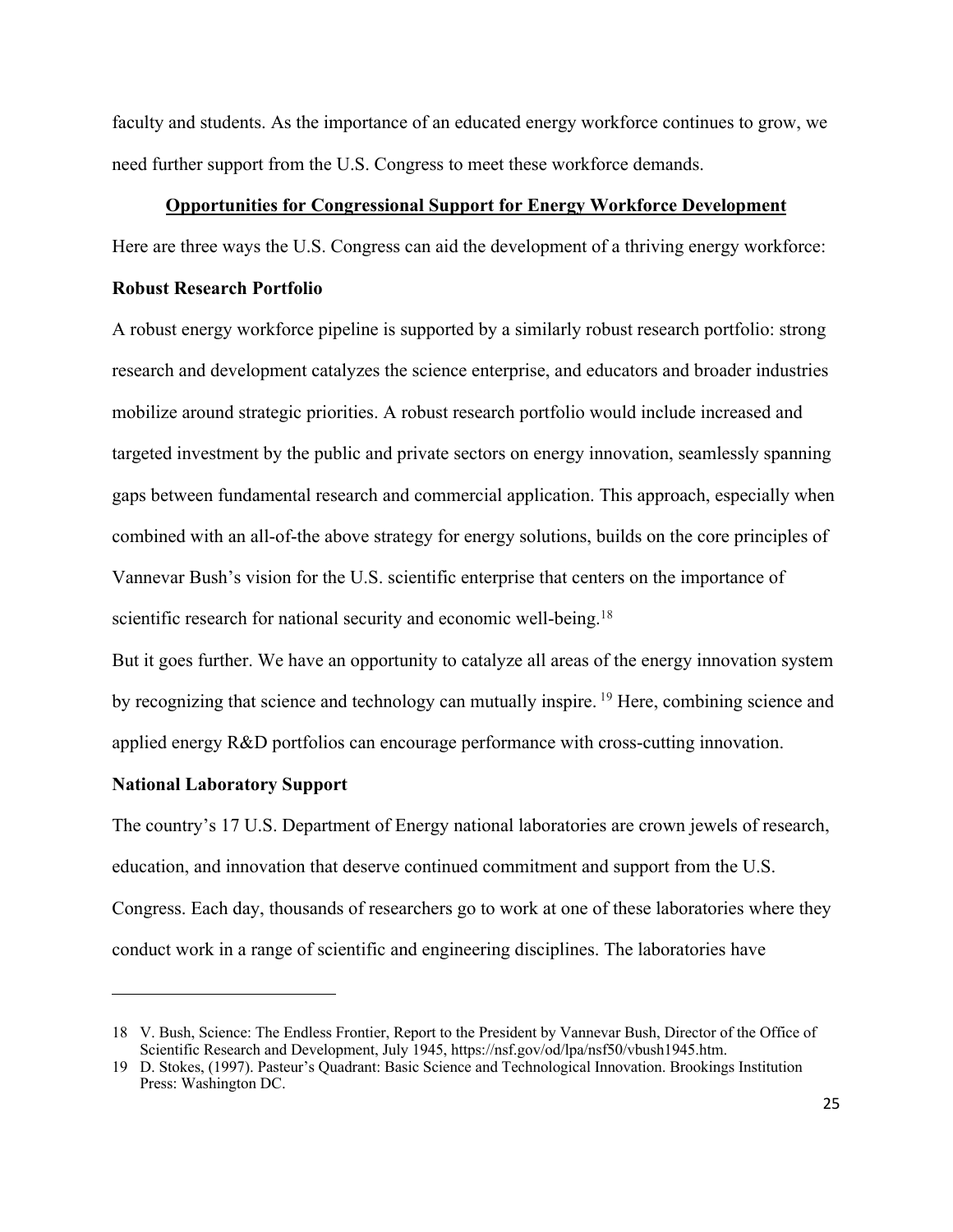historically developed intellectual property, inventions, and breakthrough technology that have changed and will continue to alter the course of history. They need your continued support to push the boundaries of science and technology. They also need your support for continued funding for student intern programs, graduate student fellowships, and post-doctoral opportunities, as these are the primary mechanisms by which students enter the lab system. Finally, given the strengths we've discussed in leveraging combined laboratory and university expertise and capabilities, we also recommend that more federal agency calls for research allow opportunity for more collaborative and integrated engagement between universities, national labs, and other federal research centers across the agency complex. Perhaps these are areas where CAES could serve as a model for additional lab-university partnerships.

## **Advancing Energy Education**

Education remains a cornerstone to solving the workforce shortage in the energy sector. We ask the U.S. Congress to continue to provide support and funding for academic scholarships and grants, especially those enabling graduate research studies. We would welcome your encouragement with universities to deepen and broaden degree programs in the energy field. Additionally, fellowships like the American Association for the Advancement of Science (AAAS) Science and Technology Policy Fellowship and the ASME Congressional Fellowship changed my own development path and led to public service and a career in energy. Support for such fellowships, at the federal, regional, or state level, can help develop future government energy workforce. Federal-state partnerships could be beneficial in areas such as Department of Labor and Department of Education initiatives and grant programs as well.

Furthermore, partnerships with high schools, technical colleges, and community colleges must be incentivized, as energy workforce needs span a broad spectrum of talent from technicians to Ph.D.'s. The successes stemming from INL's connections with the College of Eastern Idaho and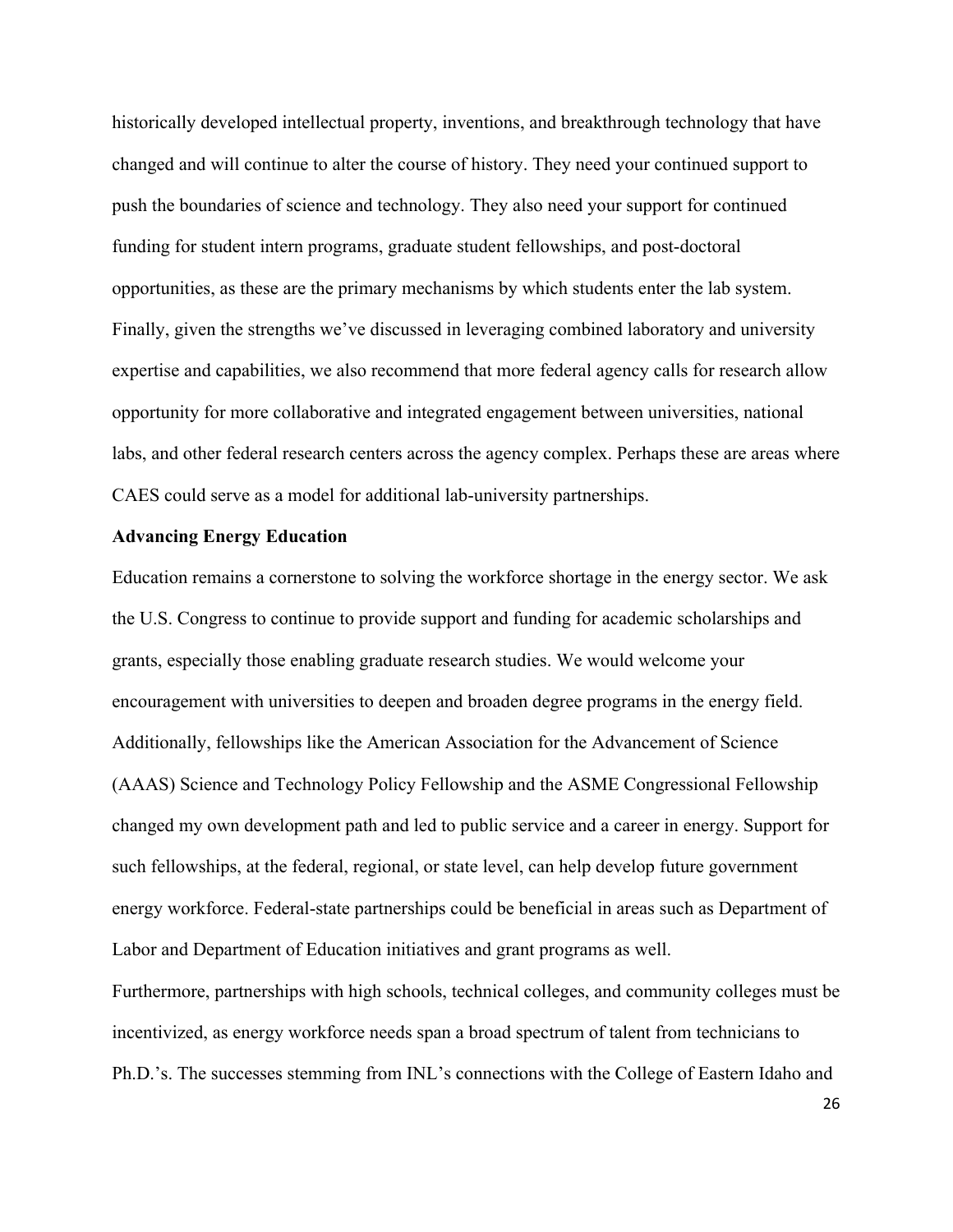regional universities can't be overemphasized. Such collaborations could strengthen regional innovation ecosystems and the workforce pipeline at national labs across the country. Of course, energy workforce pipeline considerations start with K-12 awareness and education. Support of efforts within national labs and at universities, such as those described herein, is critical. Inspired in part by the Peace Corps, a national junior energy league could also be supported, connecting high school and undergraduate students with national lab and industry mentors to tackle community energy challenges.20 Finally, your support of technical certifications, skilled trades, and apprenticeships for energy industries will strengthen our country's technology leadership and resilience as we adapt with the changing energy playing field.

#### **Conclusion**

**Chairwoman Kaptur, Ranking Member Simpson, and Members of the Subcommittee,** it has been a privilege to address you this afternoon on the very important topic of energy workforce development. I look forward to any questions or recommendations you have on ways we can improve and advance today's energy workforce while simultaneously preparing tomorrow's students for careers in the energy sector. I am honored to be the director of an organization that, between its five members, collectively represents more than 8,000 researchers, 63,000 students, 1,100 degrees and certificates, nearly 100 engineering facilities, and approximately \$1.8 billion dollars in annual research and development funding. As we continue to leverage these resources for the benefit of all, it's hard to refute that our future looks bright. I would be remiss if I didn't thank several individuals who have helped elevate CAES from a figurative concept into a collaborative institution that aspires to our organization's vision: to

This could complement the Energy I-Corps which connects researchers with industry (see https://www.energy.gov/eere/technology-to-market/energy-i-corps) and work collaboratively with groups, like Energy Corps, https://www.energycorps.org/.